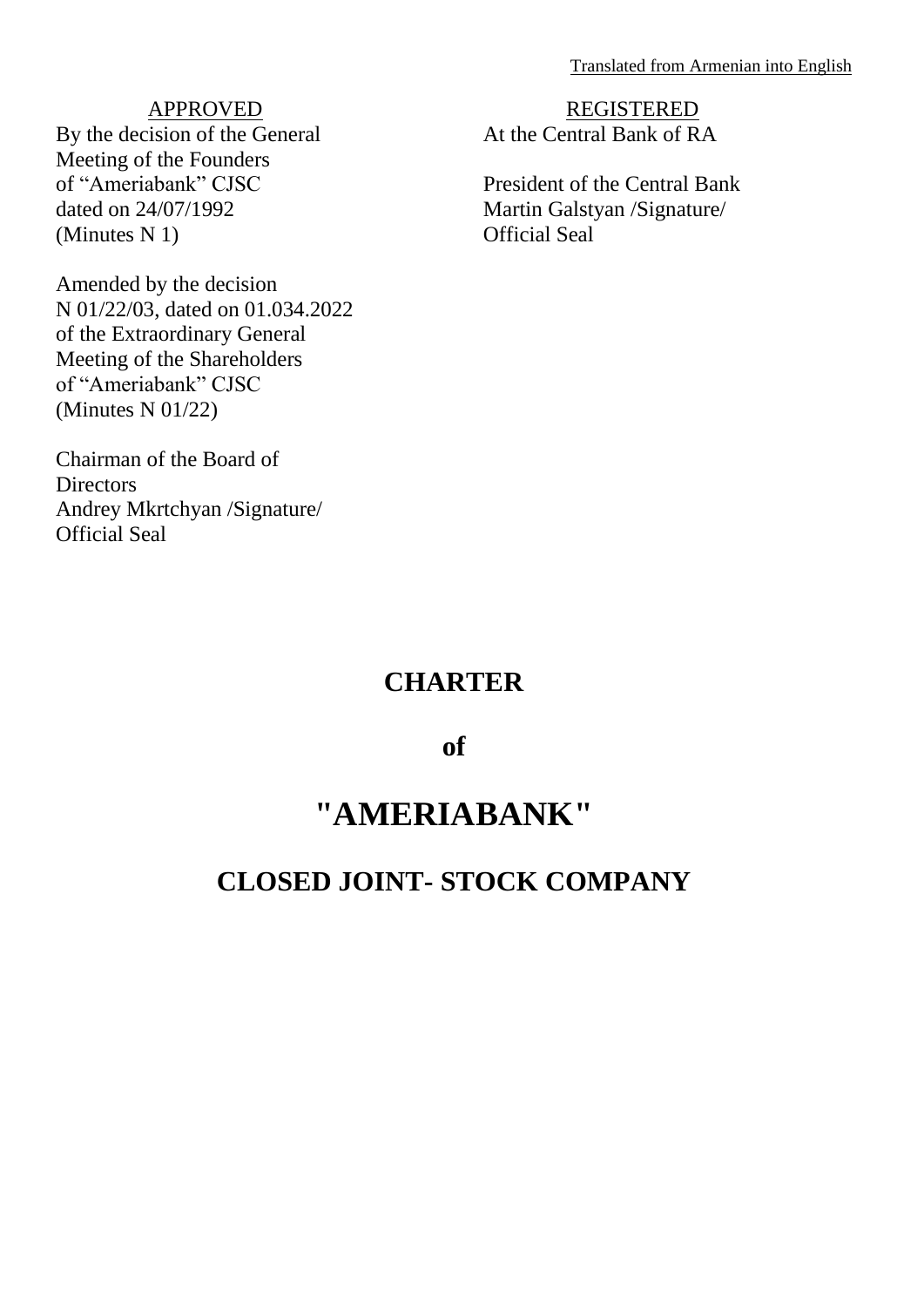Amended by the

- 1. Decision dated on 02/02/1994 (minutes N 11) by the General Meeting of Shareholders
- 2. Decision dated on 12/07/1994 by the General Meeting of Shareholders
- 3. Decision dated on 22/02/1995 (minutes N 1) by the General Meeting of Shareholders, decision dated on 14/04/1995
- 4. Decision dated on 21/07/1995 (minutes N 3) by the General Meeting of Shareholders
- 5. Decision dated on 27/11/1995 (minutes N 4) by the General Meeting of Shareholders, decision dated on 30/01/1996 (minutes N 2)
- 6. Decision dated on 03/04/1996 (minutes N 4) by the General Meeting of Shareholders, decision dated on 01/05/1996 (minutes N 8)
- 7. Decision dated on 27/12/1996 (minutes N 15) by the General Meeting of Shareholders
- 8. Decision dated on 20/03/1997 (minutes N 1) by the General Meeting of Shareholders
- 9. Decision dated on 26/08/1997 (minutes N 3) by the General Meeting of Shareholders
- 10. Decision dated on 30/05/1998 (minutes N 3) by the General Meeting of Shareholders
- 11. Decision dated on 21/06/1999 (minutes N 6) by the General Meeting of Shareholders
- 12. Decision dated on 25/10/1999 (minutes N 9) by the General Meeting of Shareholders
- 13. Decision dated on 11/02/2000 by the General Meeting of Shareholders
- 14. Decision N 3 dated on 21/12/2000 (minutes N 4) by the Extraordinary General Meeting of Shareholders
- 15. Decision dated on 02/02/2001 by the General Meeting of Shareholders
- 16. Decision dated on 20/06/2001 (minutes N 4) by the Annual General Meeting of Shareholders
- 17. Decision dated on 21/06/2002 (minutes N 1) by the Annual General Meeting of Shareholders
- 18. Decision dated on 09/12/2002 (minutes N 1) by the Extraordinary General Meeting of Shareholders
- 19. Decision dated on 29/05/2003 (minutes N 1) by the Annual General Meeting of Shareholders
- 20. Decision dated on 16/05/2004 (minutes N 1) by the Annual General Meeting of Shareholders
- 21. Decision N 04 dated on 06/05/2006 (minutes N 1) by the Annual General Meeting of Shareholders
- 22. Decision N 05 dated on 20/10/2007 (minutes N 3) by the Annual General Meeting of Shareholders
- 23. Decision N 04 dated on 21/01/2008 (minutes N 01/08) by the Extraordinary General Meeting of **Shareholders**
- 24. Decision N 05 dated on 12/03/2008 (minutes N 02/08) by the Extraordinary General Meeting of Shareholders
- 25. Decision N 03 dated on 19/05/2008 (minutes N 04/08) by the Extraordinary General Meeting of **Shareholders**
- 26. Decision N 06 dated on 16/08/2008 (minutes N 05/08) by the Extraordinary General Meeting of Shareholders
- 27. Decision N 07/08/06 dated on 29/10/2008 (minutes N 07/08) by the Extraordinary General Meeting of **Shareholders**
- 28. Decision N 03/09/03 dated on 15/06/2009 (minutes N 03/09) by the Extraordinary General Meeting of **Shareholders**
- 29. Decision N 04/10/04 dated on 17/06/2010 (minutes N 04/10) by the Extraordinary General (Joint) Meeting of Shareholders
- 30. Decision N 01/11/05 dated on 22/05/2011 (minutes N 01/11) by the Annual General Meeting of **Shareholders**
- 31. Decision N 01/12/04 dated on 25/05/2012 (minutes N 01/12) by the Annual General Meeting of **Shareholders**
- 32. Decision N 02/12/03 dated on 15/10/2012 (minutes N 02/12) by the Extraordinary General Meeting of Shareholders
- 33. Decision N 02/13/04 dated on 21/03/2013 (minutes N 02/13) by the Extraordinary General Meeting of **Shareholders**
- 34. Decision N 04/13/03 dated on 30/05/2013 (minutes N 04/13) by the Extraordinary General Meeting of Shareholders
- 35. Decision N 02/15/03 dated on 20/07/2015 (minutes N 02/15) by the Extraordinary General Meeting of Shareholders
- 36. Decision N 04/15/03 dated on 23/12/2015 (minutes N04/15) by the Extraordinary General Meeting of Shareholders
- 37. Decision N 01/18/03 dated on 08/02/2018 (minutes N01/18) by the Extraordinary General Meeting of **Shareholders**
- 38. Decision N 01/18/03 dated on 08/02/2018 (minutes N01/18) by the Extraordinary General Meeting of Shareholders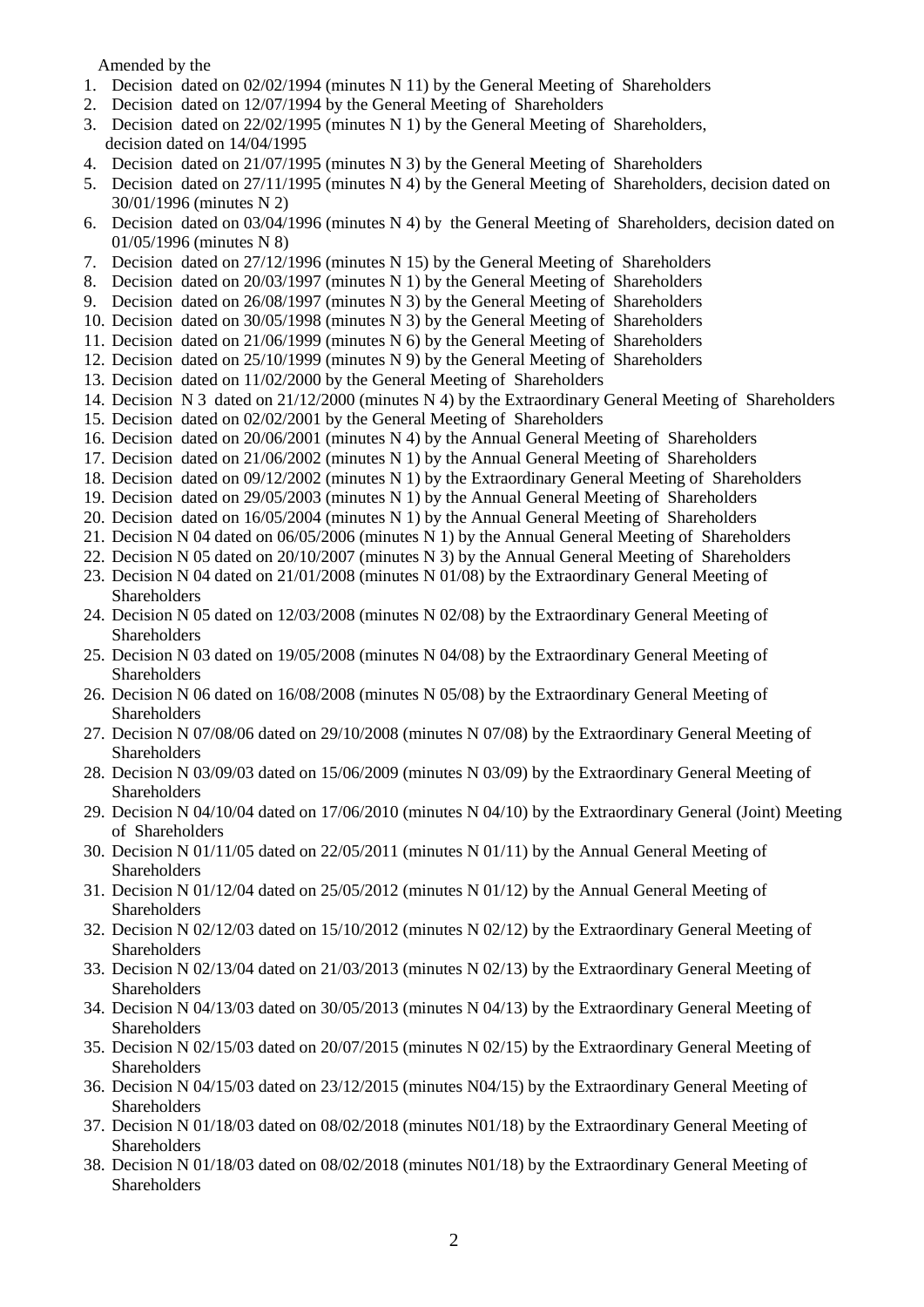- 39. Decision N 01/19/03 dated on 04/03/2019 (minutes N01/19) by the Extraordinary General Meeting of Shareholders
- 40. Decision N 06/19/03 dated on 30/12/2019 (minutes N06/19) by the Extraordinary General Meeting of Shareholders
- 41. Decision N 01/21/01 dated on 15/01/2021 (minutes N01/21) by the Extraordinary General Meeting of Shareholders
- 42. Decision N 02/21/05 dated on 29/04/2021 (minutes N02/21) by the Annual General Meeting of Shareholders
- 43. Decision N 01/22/03 dated on 01/03/2022 (minutes N01/22) by the Extraordinary General Meeting of Shareholders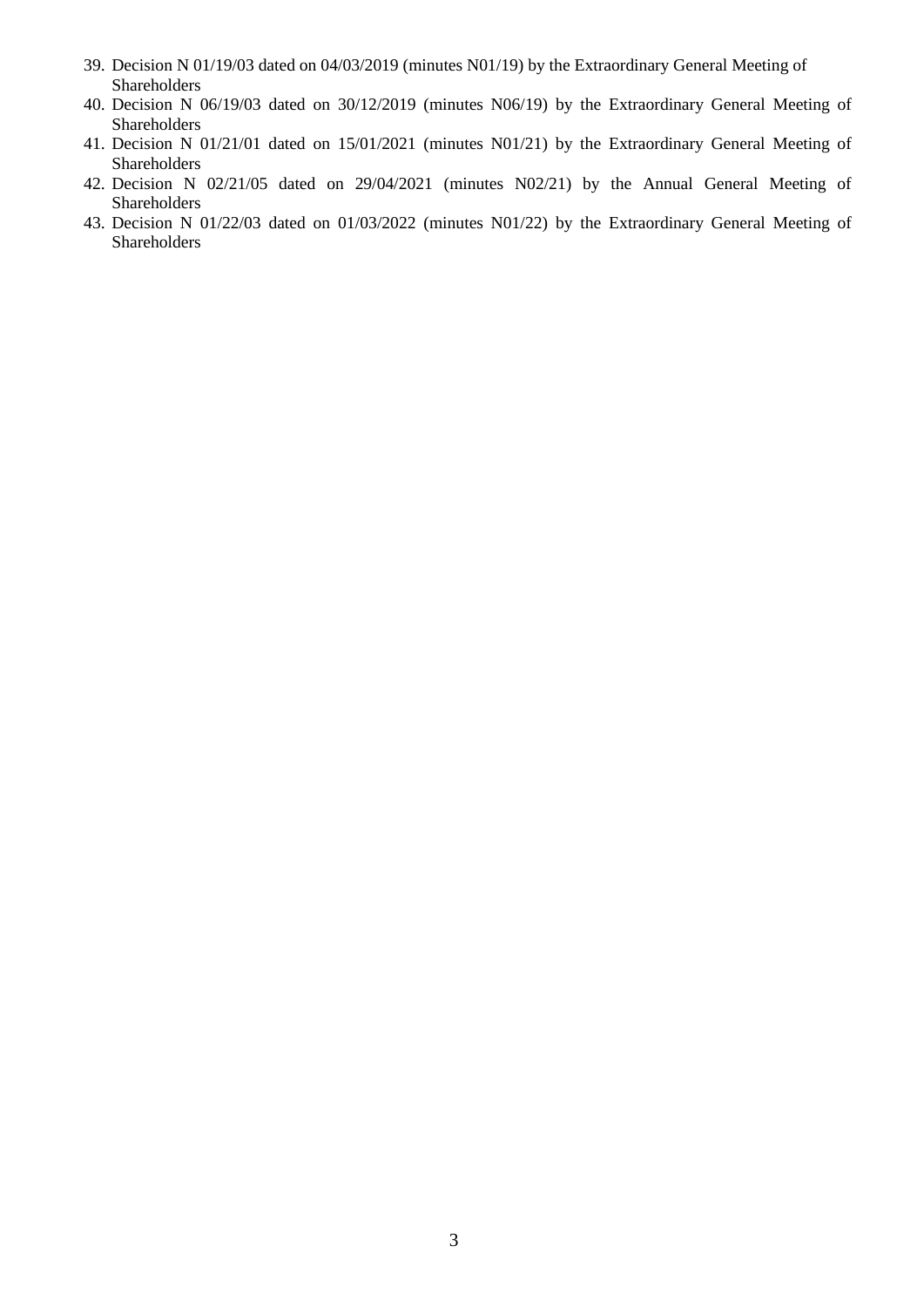1.1. "ARMIMPEXBANK" CJSC was established by the resolution of the General Meeting of Founders (Shareholders) of the Bank dated 24<sup>th</sup> of July, 1992 (minutes #1), and on the  $14<sup>th</sup>$  of April, 1995 by the resolution of the General Meeting of Founders (Shareholders) was reformed into a joint stock bank with foreign equity participation.

On 19th of May, 2008, by the resolution of the Extraordinary General Meeting of Shareholders (Minutes 04/08), the CJSC "Armimpexbank" was renamed "Ameriabank" CJSC (hereinafter referred to as "Bank").

According to the decision No 02/10/01 of 14.05.2010 of "Ameriabank" CJSC and decision No 44/1 (minutes # 44) of 14.05.2010 of "Cascade Bank" CJSC, the mentioned banks were reorganized in the form of merger in compliance with the legislation of the RA, as a result of which "Ameriabank" CJSC was decided to continue its corporate existence as the legal successor of "Cascade Bank" CJSC while separate corporate existence of "Cascade Bank" CJSC ceased.

- 1.2. Bank is a profit-driven commercial organization.
- 1.3. The founding document of the Bank is the present Charter (hereinafter "Charter"), which requirements are obligatory for the Shareholders and governing bodies of the Bank. During its establishment and activities the Bank is subjected to the requirements of the Charter, the laws/statutes, other legal acts of the Republic of Armenia (hereinafter – "RA"),.
- 1.4. Bank is considered as established and acquires the status of a legal entity upon its registration in the Central Bank of RA and has a right to exercise banking activity and other financial transactions provided for by the legislation, upon getting the license by the Central Bank of RA permitting to exercise corresponding banking activities.
- 1.5. The relations between the Shareholders of the Bank and the Bank shall be regulated by the Charter.
- 1.6. Bank shall have independent balance, a property (assets) belonging to him by the right of ownership, a round seal of its firm name /engraved in Armenian, Russian and English languages, separate seal/s/ for certifying contracts/documents, stamps, blanks, emblem, and numbered, as well as seals with engraved name of branches and representations of the Bank and agreed on necessity – other types of seals.

1.7. Full official name of the Bank is: in Armenian: "ԱՄԵՐԻԱԲԱՆԿ" փակ բաժնետիրական ընկերություն Brief: "ԱՄԵՐԻԱԲԱՆԿ" ՓԲԸ in Russian: Закрытое Aкционерное общество "АМЕРИAБАНК". Brief: ЗАО "АМЕРИAБАНК". in English: "AMERIABANK" Closed Joint-Stock Company Brief: "AMERIABANK" CJSC

- 1.8. In accordance with the procedures provided for by the RA legislation, the Bank guarantees the maintenance of any bank or commercial secret information of its customers.
- 1.9. The bank deposits of the Bank's clients, as well as their moneys and other property given into custody of the Bank can be confiscated, arrested (put under lien), requisited or levied only in cases and in accordance with the procedure, defined by RA legislation, by the competent state bodies.
- 1.10. The Bank has rights and liabilities provided for by the legislation of RA for banks, may provide investment services without license according to the procedure defined by the legislation and other legal acts of RA.
- 1.11. Bank does not bear responsibility for the results of any ban, confiscation, requisition, or levies issued by competent state bodies on the accounts or property of the customer, as well as for the loses of the customers connected with it.
- 1.12. The Bank is responsible for its obligations by its property (assets) belonging to him by the right of ownership, in case if there is no other provisions provided for by the legislation of RA.
- 1.13. Legal address of the Bank is: 2 Vazgen Sargsyan str., Yerevan city, Republic of Armenia.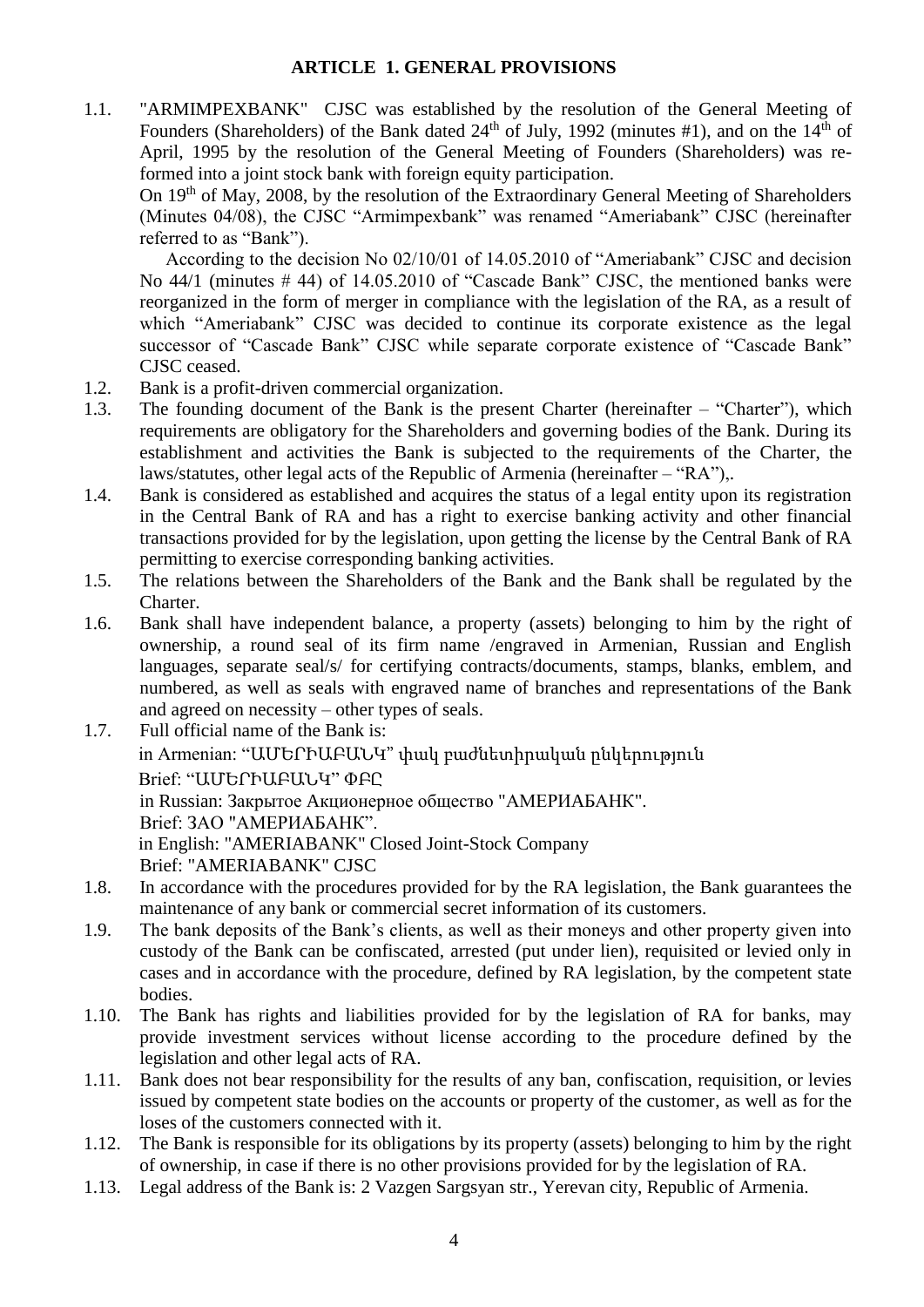### **ARTICLE 2. FINANCIAL TRANSACTIONS AND OTHER OPERATIONS REALIZED BY THE BANK**

- 2.1. According to the procedure defined by the legislation of RA the Bank can exercise the following transactions:
	- a) accept demand and time deposits;
	- b) provide commercial and consumer loans, including mortgage credits, realize financing of debts or commercial transactions, and factoring and other services;
	- c) endorse bank guarantees and Letters of Credit;
	- d) open and run accounts, including the correspondent accounts of other banks;
	- e) provide other services connected with payments and settlements, and (or) other serving of the customers' accounts;
	- f) emit, purchase (discount), sell or manage any securities, payment documents, traveler's cheques, cards and other instruments, to conduct similar other transactions;
	- g) make investment or subscribed activity, particularly, without limiting shares by the name of the Bank or its customer, bonds and buying or acquiring other investment securities, alienation, as well as to purchase shares, bonds and other securities of other persons (emitters) with an aim of distribution.
	- g)1 in case of satisfying the requirements established by law to realize custody activity of investment fund (including pension fund),
	- h) act as a financial agent (representative), to manage securities and investments of other persons (trust /mandated/ management);
	- i) purchase, sell or manage bank gold and standard bullions and memorial coin;
	- j) purchase and sell (exchange) currency, including to sign futures of dram and currency, options or other transactions;
	- ja) conduct financial leasing transactions;
	- jb) ensure the custody of precious metals, stones, jewelry, securities, documents or other values;
	- jc) provide financial capital markets, corporative finances and investment consulting;
	- jd) establish and operate a database of the customers' creditworthiness, make activity for recovering the debts;
	- je) realize insurance certificates and (or) contracts, conduct transactions of insurance agent in accordance with the procedure defined by the Law.
	- jf) realize account operator functions foreseen by RA law "On cumulative pensions".
- 2.2. The Bank carries financial transactions provided under the clause 2.1 of the Charter both in drams being in official circulation in RA and foreign currencies, except for cases of consumer credits which shall be given in drams of RA.
- 2.3. All the transactions of the Bank which are subjected to be licensed may be conducted only after the license is granted to the Bank in conformity with the procedure defined by the legislation of RA.
- 2.4. Bank has a right to execute a contract, to acquire and exercise property and personal nonproperty rights, bear liabilities, appear in the Court as a plaintiff or defendant.
- 2.5. Bank may establish branches and representations with no legal entity status both in the territory of Armenia and out of the territory of Armenia which in RA shall be registered by the Central Bank of RA, and in other countries shall be registered in conformity with the procedure provided by the law of that country, on preliminary consent by the Central Bank of RA and after registration in the Central Bank of RA in compliance with the corresponding procedure and submission of the document in evidence of that registration.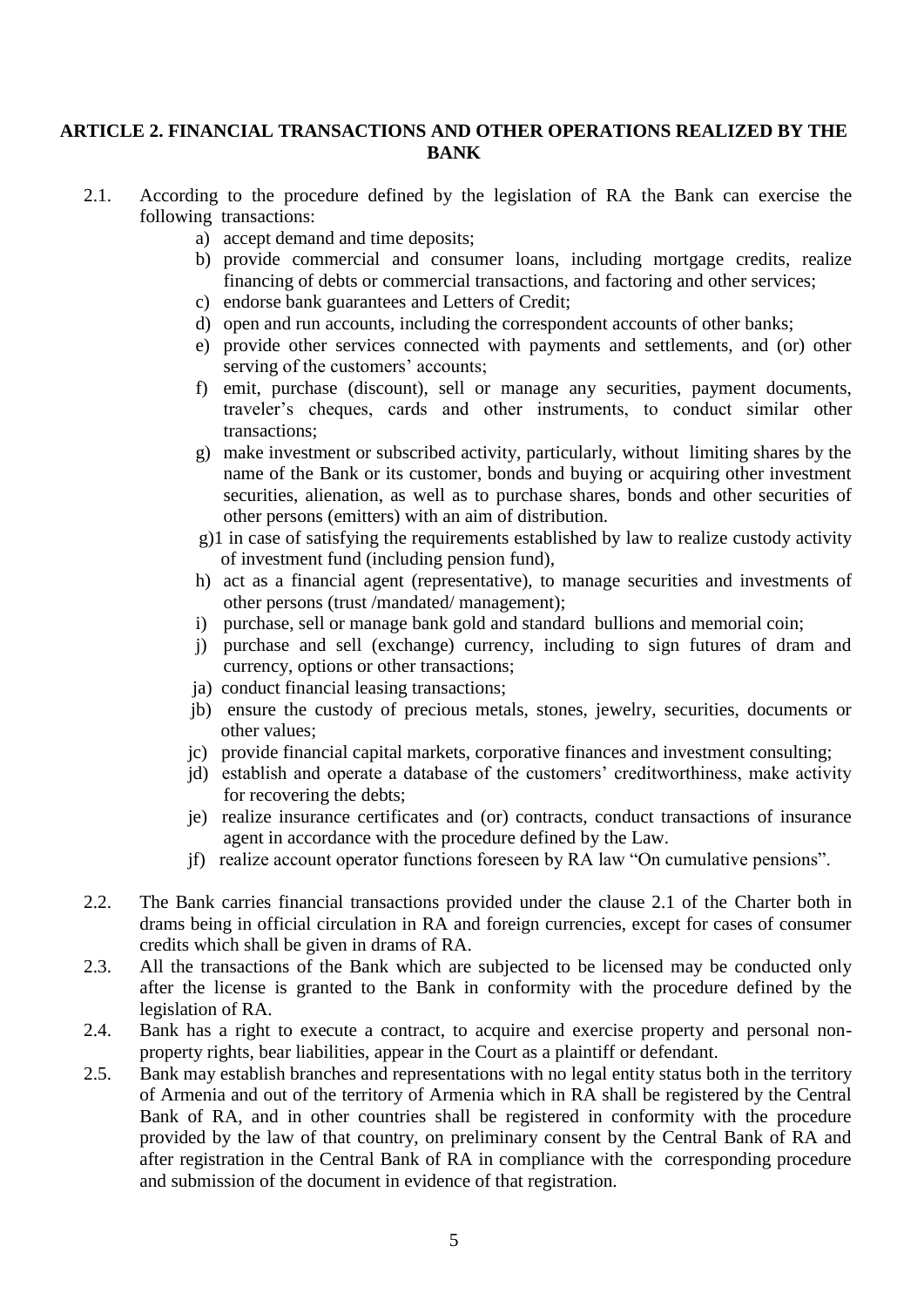2.6. The representations and branches of the Bank are founded and terminate their activity by the decision of the Board of Director of the Bank according to the procedure established by RA legislation.

The representations and branches of the Bank shall act on the base of the charters approved by the Board of Director of the Bank, within the framework of the authorities provided by them. The chiefs of the representative offices and branches shall act on the base of corresponding charters and

powers of attorney issued by the Chairman of the Management Board of the Bank–General Director.

- 2.7. The Bank has a right to open correspondent accounts in the banks acting both in the Republic of Armenia and abroad, informing about it to the Central Bank of RA within a time-limit of 5 days.
- 2.8. The Bank shall independently possess its fixed and borrowed assets, revalue its property, fix the rates of interest on the furnishing loans, securities issuing by it as well as its commission fees for provided services.
- 2.9. In cases defined by law, the Bank may carry out transactions on cash payments for the state budget.
- 2.10. Bank shall bear no responsibility for the obligations of its shareholders. Shareholders of the Bank shall bear no responsibility for the obligations of the Bank and are subject to risk in relation with the Bank's activities in the limits of the value of shares in their possession.
- 2.11. The Bank has a right to exercise any activity or transaction which is not directly provided by the clause 2.1 of the Charter if they follow from or are closely connected with the banking activities or financial transactions, if such activities or transactions are defined for banks or they have been allowed by the Central Bank of RA. If such activities or transaction are licensed by a competent body then the Bank may carry out those activities or transactions only in presence of such a license.

# **ARTICLE 3 PARTICIPATION IN THE BANK, RIGHTS AND OBLIGATIONS OF THE SHAREHOLDERS OF THE BANK**

- 3.1 Shareholder of the Bank can be legal and physical (natural) person of the Republic of Armenia or foreign country (including international organizations), and in the cases defined by law – state and local self-government bodies of the Republic of Armenia. Political parties and labor unions cannot be shareholders of the Bank. Number of the shares entitling to voting right at the General Meeting of the Bank under the ownership of one shareholder shall not be limited.
- 3.2 Owner of shares of the Bank has a right to:
	- a) participate in the General Meeting of the Bank with voting right with regard to all issues under the jurisdiction of the latest,
	- b) participate in administration of the Bank;
	- c) receive dividends from the profit resulting from the Bank's activities;
	- d) by priority to obtain the shares placed by the bank, if anything else is not foreseen by RA legislation and/or the Charter and/or the Resolution of the General Meeting;
	- e) receive any information about the Bank's activities, except for secret documents, as well as to get copies of the last annual report and copies of conclusion of the invited (external) auditor;
	- f) in case of holding 2 and more percents of the placed voting shares, to receive free of charge information defined under the Part 2 of the Clause 4 of the Article 43 of the "Banks and Banking" law of RA (even if they include banking, commercial or other secret);

The information defined under this sub-clause shall be furnished by the Bank within 3 (three) banking days upon receiving the written request of a shareholder, by mail or handing it over to the shareholder personally;

g) apply to court for protestation of resolutions adopted by General Meeting of which do not conform to the Law or other legal instruments;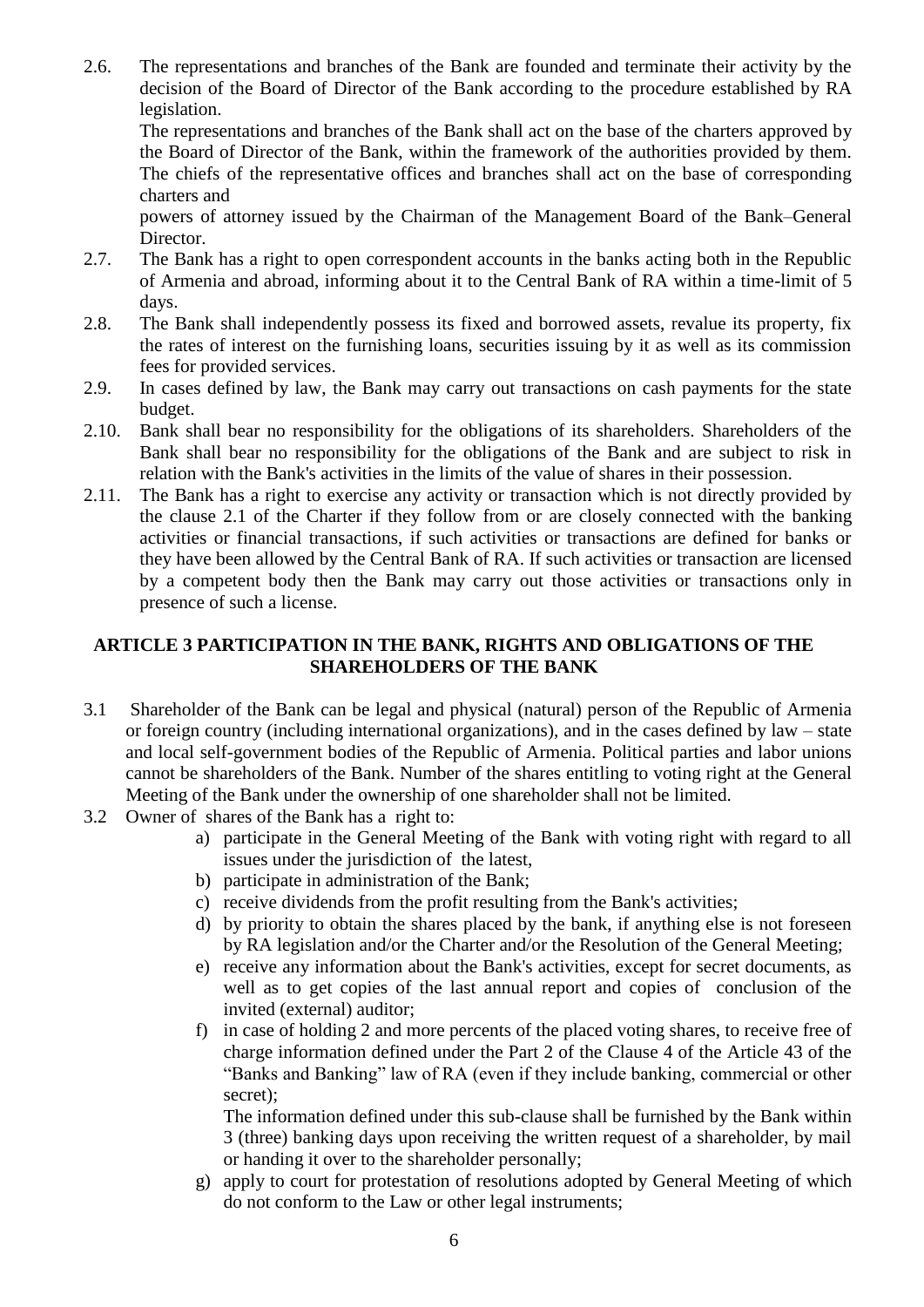- h) in case of the Bank's liquidation to get the part of the Bank's property due to him;
- i) make proposals in General Meetings;
- j) vote with number of votes they hold;
- k) get acquainted with minutes and decisions of General Meeting;
- l) have other rights provided by legislation of RA and the Charter;
- m) In cases and in accordance with the rules provided for by RA legislation, internal acts of the Bank, particularly by the Charter of the Bank, to include or to have representative/representatives in the Board of Directors, elected by the General Meeting of the Shareholders or without any election procedure;
- n) exercise other rights provided for by the legislation of RA, the Agreement signed between Shareholders (hereinafter "Shareholders Agreement"), the internal acts, including but not limited to the Charter of the Bank.
- 3.3 Shareholder of the Bank is obliged to:
	- a) pay the cost of his shares in the charter capital in time;
	- b) refrain from publication of secret information concerning Bank's activities;
	- c) comply with requirements of Charter and inner (internal) legal acts of the Bank;
	- d) inform the Board of Directors about interrelated (affiliated) persons and their interest in the Bank's transactions in compliance with the procedure and in cases defined by the legislation of RA.
- 3.4 The shareholders shall not be entitled to require returning to them the amounts invested by them in the charter capital of the Bank.
- 3.5 The withdrawal of a shareholder from the Bank shall be carried out in accordance with the requirements established by of the Clause 3.7 of the Charter and legislation of RA.
- 3.6 Any shareholder who regularly does not fulfill the obligations defined by the present Charter and internal (inner) legal acts of the Bank and thereof hinders the business of the Bank, on the resolution of the General Meeting of shareholders may be deprived of the right of purchase of new shares or not-purchased shares. Monetary penalties for non-payment against shares may be defined by a resolution of the General Meeting. The indicated resolutions shall be passed by ¾ of the general votes of the shareholders.
- 3.7 Shareholder of the Bank may alienate his shares at any time, and in such case other Shareholders of the Bank have priority rights for acquisition of shares. Priority right is valid within 30 days upon the proposal on sale. Unless otherwise provided for in the Shareholders Agreement, after the completion of the time-limit, by the consent of the General Meeting, the shareholder may alienate the shares to third parties who are not shareholders at the same price and under other equal conditions which have been proposed to the Shareholders. The Extraordinary General Meeting shall pass the resolution on approval or rejection of the application of third persons on purchase of the shares within 30 days upon the submission of that application, if that person corresponds to the criteria defined by the Central Bank of RA and/or the legislation of the RA for the persons having principal and/or other shareholding.

Unless otherwise provided for in the Shareholders Agreement, any transaction on purchase-sale of the shares concluded between a shareholder of the Bank and any third person is invalid, if the General Meeting has not taken the relevant decision concerning that transaction. The Bank and the shareholders shall not be responsible for any damage caused as a result of such transaction, except for the shareholder who is the party of it.

Any third person who has purchased shares on the base of such invalid transactions shall not be entitled to receive dividends against those shares and shall not enjoy voting right.

- 3.8 Shares of the Bank may not be mortgaged without the consent of the General Meeting expressed in its decision. In case of absence of such a decision the transaction shall be deemed invalid. By the decision of the General Meeting, monetary penalties may be imposed on any shareholder who breaches this clause.
- 3.9 The discounting, buying or other purchase of its own shares by the Bank shall be prohibited with exception of the cases defined by law. In cases established by RA legislation, the redemption of the shares shall be carried out as soon as possible upon the presentation of the corresponding demand but no more than within 30 (thirty) days. The redemption of the shares shall be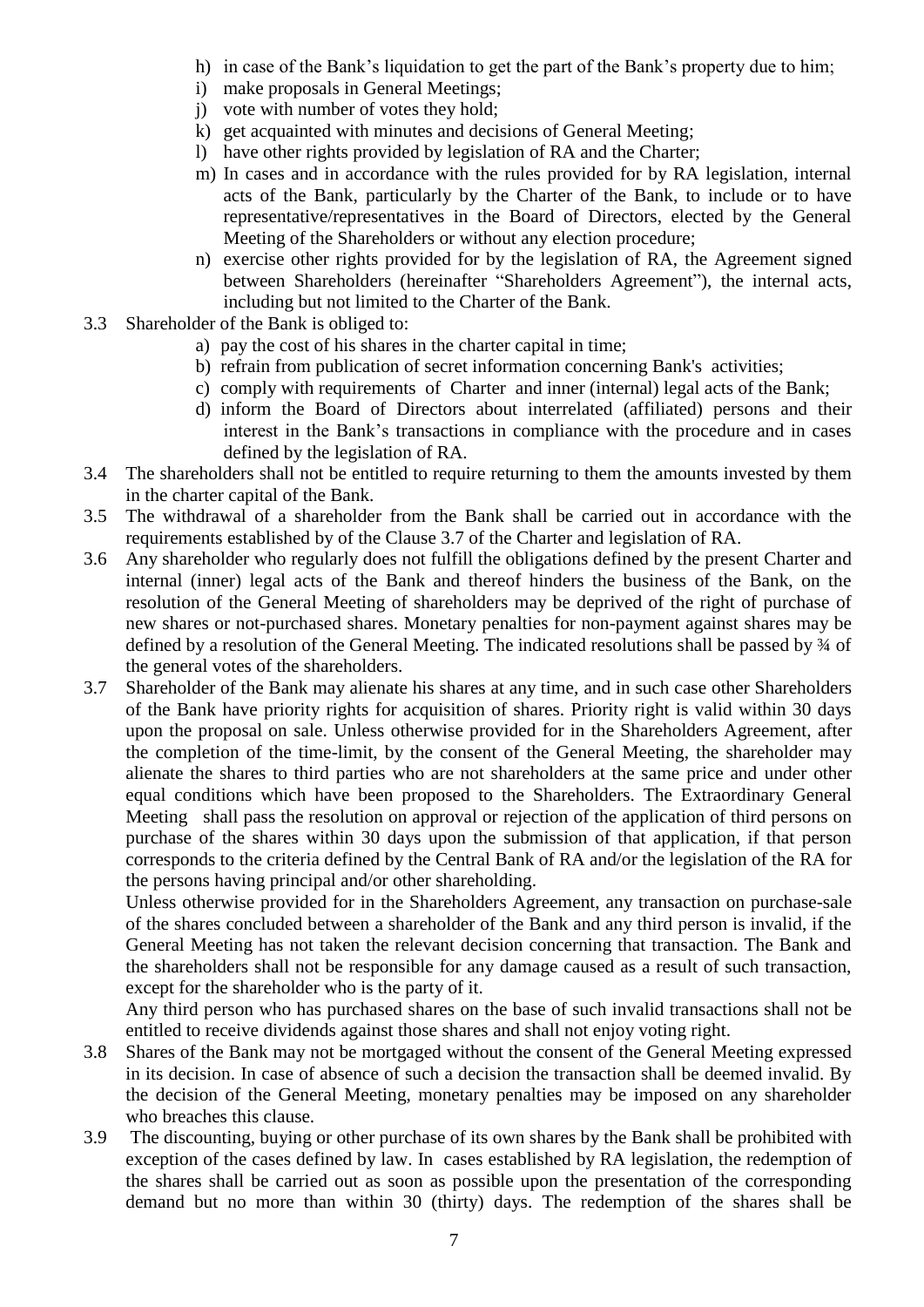implemented by the Chairman of the Management Board of the Bank – General Director, with exception of the case when that transaction is a major (large-scale) transaction.

3.10 In case of the death of an individual shareholder or assignment by a legal-entity-shareholder, the shares of the Bank shall be transferred to the heirs of individual shareholder or the successors of the shareholder – legal entity, or to the community (if there is no heir), on consent of the General Meeting of Shareholders.

In case when the decision of the General Meeting of the shareholders concerning the permission of the transfer is not taken, the shares shall be alienated according to the procedure defined under the clause 3.7 of the Charter, and the cost of the shares shall be determined by the Bord of Directors in compliance with the order, defined by the legislation of RA.

3.11 A penalty may be imposed on the shares of any shareholder on any base only meeting the requirements defined under the Part 1 of the Article 109 of the Civil Code of RA.

# **ARTICLE 4. CHARTER FUND OF THE BANK. CHANGE OF THE CHARTER FUND.**

4.1 The charter fund (charter capital) of the Bank shall constitute AMD 54.414.765.000 (fifty-four billion four hundred fourteen million seven hundred sixty-five thousand), divided in 117.021 (one hundred seventeen thousand twenty-one) ordinary nominal shares, each with nominal value of 465,000 (four hundred sixty-five thousand) drams of the RA.

The charter capital of the Bank is completely paid-in in Armenian drams.

- 4.2 One ordinary nominal share shall entitle its holder to one vote. The form of the ordinary nominal share is defined non-documentary.
- 4.3 The investments to charter capital of the Bank shall be made in drams officially circulating in the RA.
- 4.4 Any shareholder or interrelated (affiliated) person who want to purchase significant or other shareholding as a result of one or several deals, before such a shareholding shall apply to the Central Bank of the RA in order to obtain its preliminary consent.
- 4.5 The Bank may increase the size of its charter capital when all the issued shares are paid in full at their par value. The charter capital may be increased through increasing the par value of shares of the Bank or through placing additional shares.

By the decision of the General Meeting the Bank may consolidate the placed shares increasing their par value or splitting them into shares with less par value.

- 4.6 The resolution on increasing of the charter fund may be adopted by the decision of General Meeting.
- 4.7 The resolution about increasing the charter capital shall become effective after the amendments of the present Charter and its registration in the Central Bank of RA.
- 4.8 The register of the shareholders of the Bank shall be kept by the Central Depositary of RA.
- 4.9 The share is indivisible. If the same share belongs to several persons they all together are considered as one shareholder and may exercise their rights through anybody from them or through a common representative.
- 4.10 The release of any shareholder from his obligation to pay against his shares, including by means of offset of the claims to the Bank, shall not be allowed.

## **ARTICLE 5 FUNDS, PROFIT OF THE BANK AND ITS DISTRIBUTION**

- 5.1 A reserve fund shall be created in the Bank at the rate of 15% from the actually completed charter capital.
- 5.2 The reserve fund shall be formed from the profit of the Bank until it reaches the defined amount. The deductions to the reserve fund shall be done from the annual net profit, at the minimal rate of 5%.
- 5.3 The reserve fund shall be used only by the decision of the Board of Directors of the Bank with purpose of covering the losses of the Bank, as well as for redemption of shares issued by the Bank if the profit and other assets of the Bank are insufficient.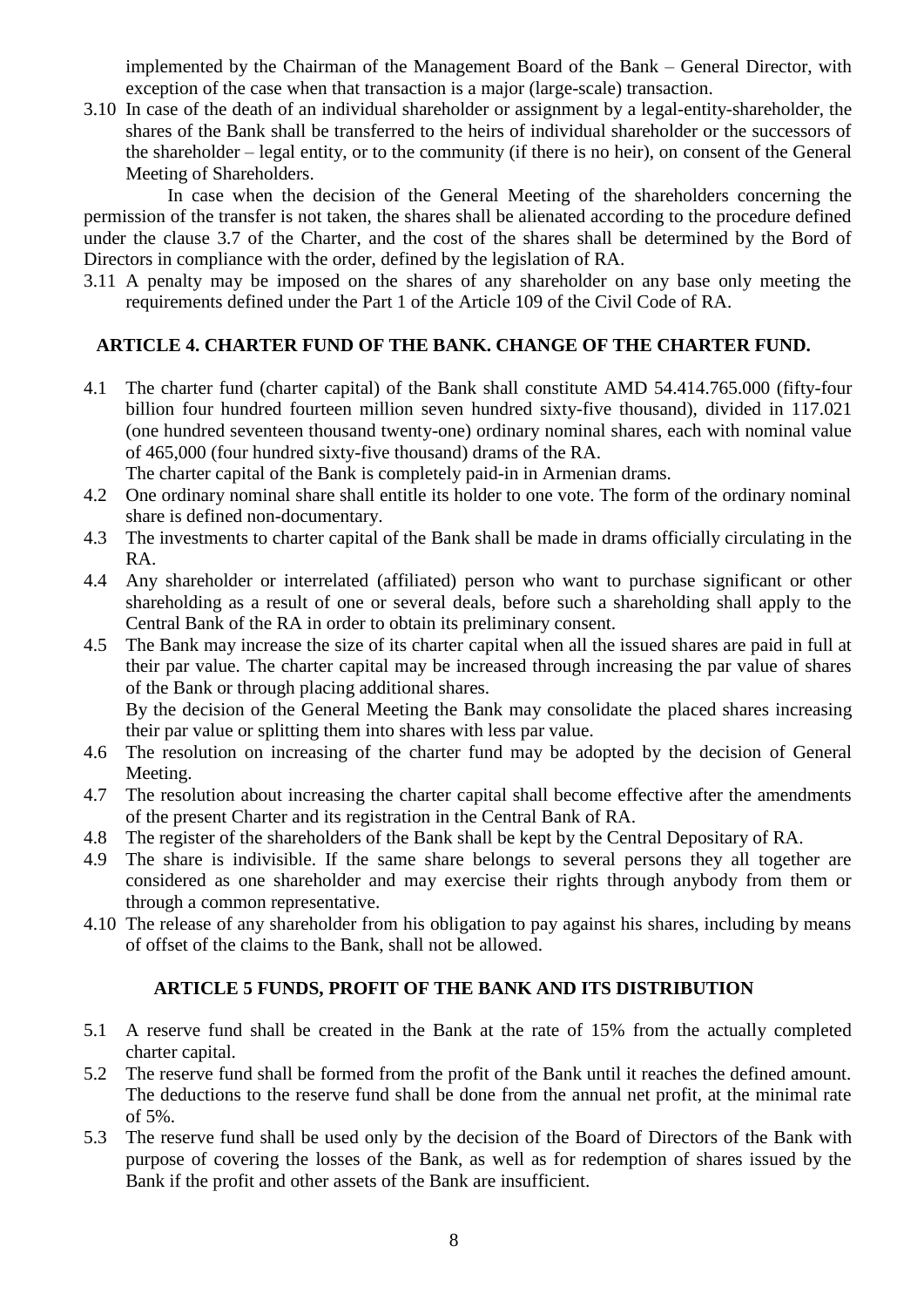- 5.4 In compliance with the procedure defined by the legal acts, the Bank shall create a reserve on possible losses in connection with investments to the investment securities, reserve on possible losses in connection with credits and debts, and other binding reserves provided by the RA laws and legal acts.
- 5.5 Other reserves (funds) may be created by the resolution of the General Meeting with purpose of contributing in the economic development of the Bank and satisfaction of the social-economic demands of its employees.
- 5.6 Formation and use of other reserves (funds), the procedure and amounts of deductions directed to them shall be defined by the General Meeting of the Bank.
- 5.7 In case of the change of the charter capital, the Bank shall open an accumulation account in the Central Bank of RA. The sums on those accounts may not be possessed, disposed and used by the Bank until registration of those changes in the Central Bank of RA in compliance with the procedure defined by law. Bank may not open accumulation account in connection with the change of its charter capital in any other bank.
- 5.8 The profit of the Bank earned as a result of its business is subjected to be taxed in accordance with the legislation of RA.
- 5.9 The profit remained after the deductions directed to the reserve fund and other funds, and the budgetary allocations (net profit) shall remain under disposal of the Bank.
- 5.10 The dividends shall be paid at the expense of the net profit of the Bank. The Bank shall be entitled to take (announce) decisions on quarter, semi-annual or annual dividends payment of its shareholders, as well as the dividend may be paid according to the decision of the General Meeting, only by the annual result. The dividend shall be paid in drams. The Bank shall not guarantee the payment of the dividends to the shareholders against their shares.
- 5.11 The General Meeting of the Bank shall be entitled to take decision on non-payment of dividends against shares.
- 5.12 The Bank shall not be entitled to take decision on payment of dividends against the placed shares if the charter capital of the Bank is not paid in full.
- 5.13 It is prohibited to distribute dividends among the shareholders of the Bank if at their distribution the losses (damages) are equal or exceed the amount of the net undistributed profit available. The Bank has no right to announce and pay dividends if the value of the net assets of the Bank is less than its charter capital or decrease as a result of such a distribution.

# **ARTICLE 6 PROPERTY OF THE BANK**

- 6.1 The Bank is the owner of:
- 6.1.1 the property, including monetary assets which the founders, shareholders have transferred to the Bank as payments against the shares or on the base of any other agreement;
- 6.1.2 Incomes earned from the business carried out by the Bank, including but not limited, from the deals with investment securities;
- 6.1.3 undistributed profit;
- 6.1.4 property and assets purchased in compliance with procedure established by legislation of RA;
- 6.2 Any property may be under the ownership of the Bank, except for certain types of property which according to legislation of RA may not belong to a bank.
- 6.3 The peculiarities concerning the acquirement of ownership to any property, loss of such a right, its possession, use and disposal shall be defined by the legislation of RA.

# **ARTICLE 7 GOVERNING BODIES OF THE BANK**

Governing bodies of the Bank are:

- General Meeting of the Shareholders of the Bank the supreme governing body of the Bank;
- Board of Directors;
- Management Board and the General Director Chairman of the Management Board.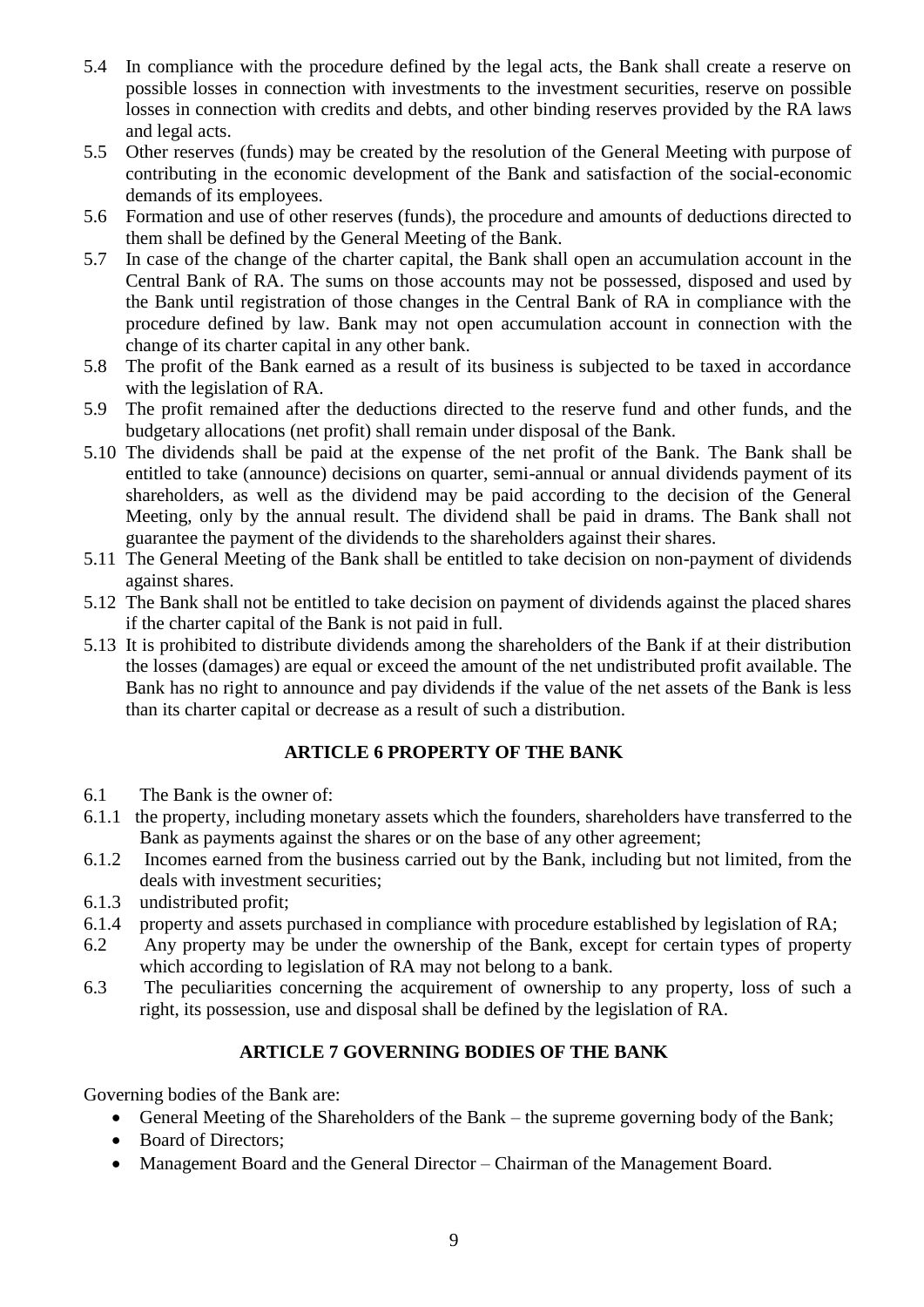# **ARTICLE 7.1. GENERAL MEETING OF THE SHAREHOLDERS OF THE BANK**

- 7.1.1. General Meeting of the Shareholders (hereinafter General Meeting) is the supreme governing body of the Bank.
- 7.1.2. The General Meeting consists of all shareholders of the Bank or the persons assigned by them with their authorities. The persons entitled to participate in the General Meetings of the Shareholders are:
	- a) holders of the common (ordinary) shares with number of votes they hold, as well as their nominated proxies if they present the documents confirming the name of the shareholder and the number of his shares vesting voting rights;
	- b) members of the Board of Directors who are not shareholders, General director–Chairman of the Management Board, and the members of the Management Board of the Bank – with a right of advisory vote;
	- c) head of the Internal Audit Department of the Bank as an observer;
	- d) a person who realizes the External Audit of the Bank as an observer (if his Conclusion is on the agenda of the General Meeting);
	- e) representatives of the Central Bank of RA as observers;
	- f) persons invited by shareholders as specialists, consultants and experts with a right of advisory vote and only at the discussion of issues requiring their professional knowledge.
- 7.1.3. The following issues refer to the Competence of the General Meeting:
	- a) adoption of Charter, approval of regulations of the General Meeting and Board of Directors, making changes and amendments in it, and/or their approval in new edition;
	- b) reorganization of the Bank;
	- c) dissolution of the Bank;
	- d) appointment of the Commission of Dissolution, approval of the consolidated, interim and liquidation balance-sheets;
	- e) approval of the number of the Board of Directors of the Bank, election of its members and the dismissal of their authorization ahead of time. The issues of approval of the number of the Board of Directors of the Bank and election of its members shall be transacted exclusively at the annual General Meeting. The issue of election of members of the Board of Directors may be deliberated at an Extraordinary General Meeting if only the latter has made an action on terminating the powers of the Board of Directors or its separate members ahead of the term;
	- f) definition of the maximum amount of announced shares, as well as increasing of the charter capital of the Bank, including in cases when such increasing is stemming from the Employees' Equity Stock Option Plans (ESOP-s), any change in the rights attached to the Shares or the introduction of any restriction on the transferability of Shares;
	- g) approval of the person exercising the External Audit of the Bank upon the representation of the Board of Directors.
	- h) approval of annual financial statements of the Bank, profit and loss statement; actions concerning the payment of annual dividends and the approval of their size;
	- i) approval of the procedure of the operation General Meeting and election of the Counter (Enumeration) commission; or appointment of a person exercising the functions of a Counter (Enumeration) commission in cases provided for by the internal acts of the Bank;
	- j) Stock split and consolidation;
	- k) establishment of subsidiary and dependent companies, participation in these companies;
	- l) establishment of commercial organizations, unions, shareholding in these organizations and unions;
	- m) determination of the maximum amount of the basic/additional remuneration of the Chairman and members of the Board of Directors;
	- n) taking decision on nonuse of the priority right of shares' purchase;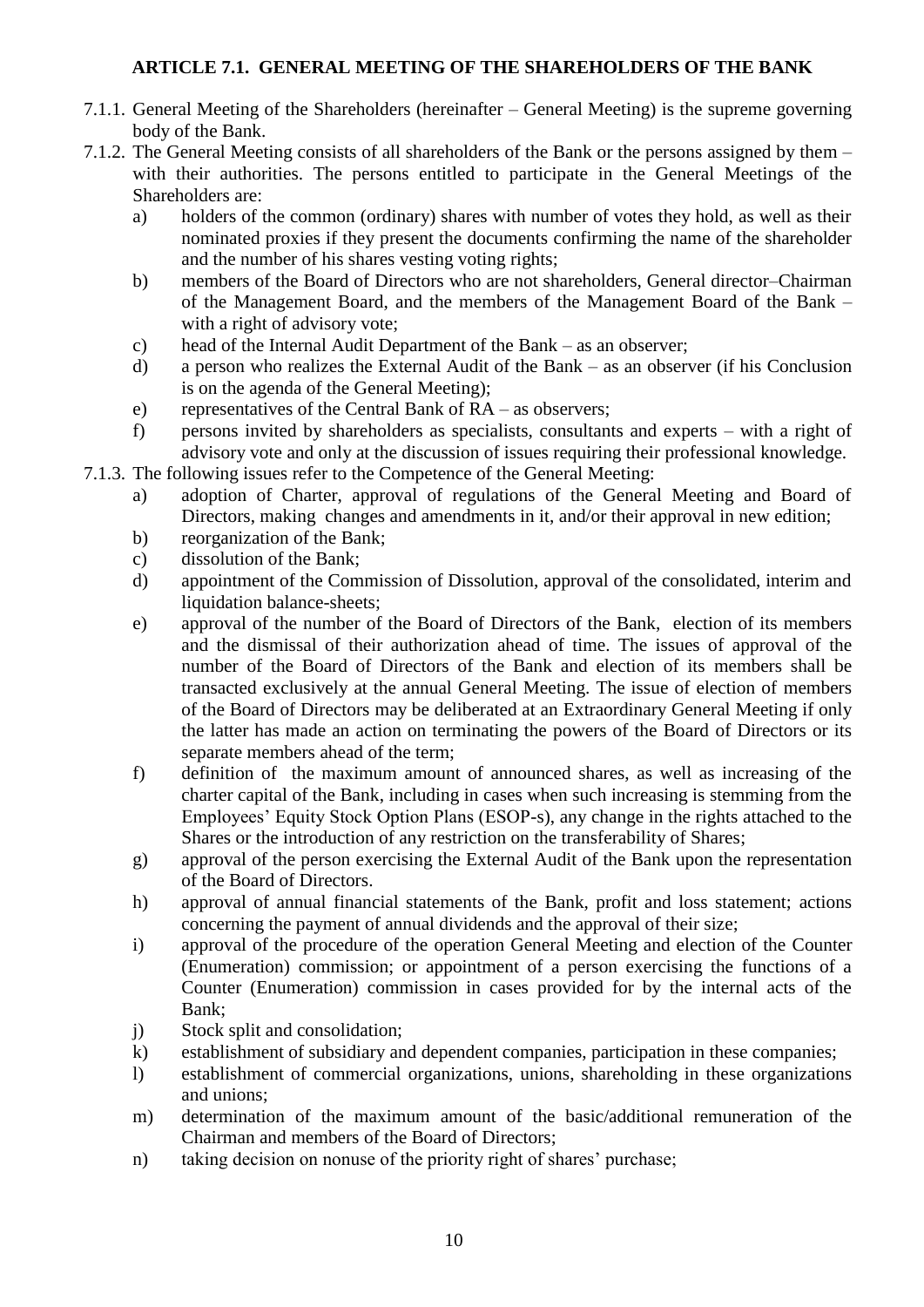- o) taking decision on conclusion of major transactions connected with alienation and purchase of the Bank's property in compliance with the procedure and cases defined by legislation of RA;
- p) conclusion of deals in case of interest property in compliance with the procedure and cases defined by legislation of RA;
- q) other issues provided by law within the framework of the approved agenda.

The powers listed herein shall be the sole prerogative of the General Meeting and cannot be conferred upon the Board of Directors, Management Board or Chairman of the Management Board – General Director, or to any other person, with exception of the issues listed under the sub-clauses "k-m" of the part 1 of this clause the decision-making on which by a resolution of the General Meeting may be transferred to the Directors' Board.

7.1.4. General Meeting is effective, if the quorum consisting of the Shareholders (or their authorized representatives) representing over 50% of the total voting power is available by the end of the registration.

If there is no quorum, the date of convening a new General Meeting is announced. In this case no changes of the agenda are allowed.

A new General Meeting, convened instead of the abortive one is effective, by the end of the registration Shareholders (or their authorized representatives) representing over 30% of the total voting power which they possess.

The shareholders of the Bank shall be given at least 10 days prior notice about the convocation of the new General Meeting.

- 7.1.5. The decisions on the issues listed under the part 1 of the 7.1.3 of the Charter shall be taken by the General Meeting by ¾ of the general votes of voting shareholders.
- 7.1.6. The General Meeting shall not be entitled to change the agenda of the Meeting, as well as to take decisions on the issues which are not included into the agenda.
- 7.1.7. The decisions taken by the General Meeting, as well as the results of voting shall be furnished to shareholders of the Bank within 45 days upon their taking.
- 7.1.8. General Meeting may be convened in through voting *in absentia* (questioning), except for the issues indicated under the sub-clauses "b", "c" and "f" of the part 1 of the Clause 7.1.3. The annual General Meeting may not be convened through voting *in absentia* (questioning). At that, resolutions of the General Meeting may be adopted at such sessions, during which the participants of General Meeting may communicate through the telephony, television, electronic or other means/system of communication in real time, or *in absentia* (questioning) using voting ballots through postal or electronic or facsimile means or through automated electronic system. Sessions *in absentia* (questioning) held in real time are not considered voting by questioning.
- 7.1.9. The resolution of the General Meeting passed *in absentia* is valid if more than half of the holders of the placed voting shares of the Bank have taken part in voting, exception of the cases defined by legislation of RA.
- 7.1.10. The voting *in absentia* shall be carried out with the use of ballots conformed by the Board of Directors. For voting by *in absentia* the ballots should be sent to the Shareholders at least 35 days prior the deadline for submitting the filled in ballots.

At the convocation of the General Meeting *in absentia* the materials and information provided by law shall be sent to the shareholders along with the ballots and the agenda of the General Meeting.

Ballots are issued to shareholders personally or through registered letter or sending them by the means elected by the Board.

Calling General Meeting *in absentia* shareholders together with ballots and meeting agenda are given other materials and information foreseen by legislation of RA.

7.1.11. List of the Shareholders entitled to take part in the General Meeting shall be compiled by the Board of Directors as at the fixed date of the year, month and day – based on the data of the Registry of Shareholders of the Bank. The list shall contain the information required by legislation of RA.

The list of the shareholders entitled to take part in the General Meeting shall be submitted to the Chairman of the Management Board – General Director on the day of compiling who shall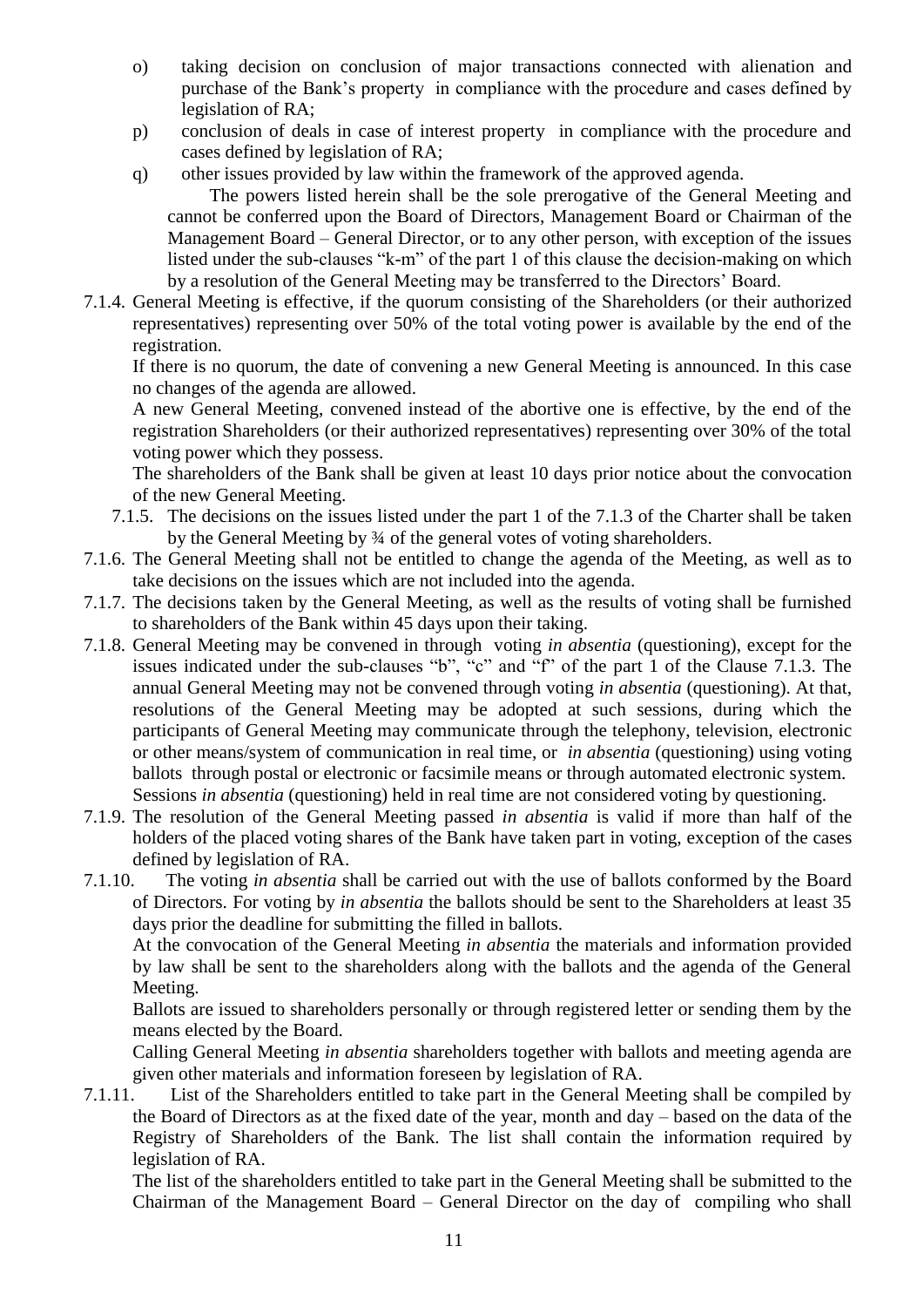submit it to all the Shareholders of the Bank registered at the register of shareholders of the Bank at their request, in order to be familiarized with it. At the General Meeting to be passed with participation of all shareholders the list of the shareholders entitled to take part in the meeting shall be at place of the session.

At the Shareholder's request the Chairman of the Management Board – General Director of the Bank who has received the list must draw up and issue a reference about the inclusion of such Shareholder into the list of the Shareholders registered in the register of the Bank's shareholders within at most 2 (two) working days.

The date of compiling the list of the Shareholders entitled to take part in the Meeting shall not be earlier than the decision of the Board of Directors on convening the General Meeting or later than 45 days prior the date of the Meeting.

If the General Meeting is held through questioning the list of the Shareholders entitled to take part in it shall be compiled at least 35 days prior the date of such Meeting (deadline of receiving the filled ballots by the Bank).

Changes in the list of the Shareholders entitled to take part in the General Meeting may be done only for correcting the mistakes or omissions, thus recovering the violated rights and legal interests of the Shareholders.

- 7.1.12. The Bank shall notify the shareholders about the convention of the General Meeting in writing form within 15 days in advance of the Meeting. Notices of the General Meeting shall be sent to the entitled Shareholders through registered mail, or submitted directly from hand to hand or sending them by the communication channel elected by the Board. The notice concerning the annual General Meeting shall be also published in press and Internet, in the webpage of the Bank. The Bank shall notify the Central Bank of RA about its General Meeting at least 15 days prior the date of its convocation.
- 7.1.13. Shareholder (shareholders) of the Bank, who own shares the number of which exceeds 2% of the Bank's shares entitled to vote, within 30 days after the end of fiscal year of the Bank, are entitled to make at most two proposals on the agenda of Annual General Meeting, as well as to nominate persons to be included into the Board of Directors.

Proposals on the agenda of Annual General Meeting are presented in writing, mentioning the grounds for raising the issue, name (firm name) of the shareholder raising the issue, the number of owned shares, and the signature or its facsimile of the author of the proposal.

The Board of Directors is obliged to discuss the proposals and adopt a resolution about their inclusion in the agenda of Annual General Meeting or the inclusion of the persons into the list of nominees within 15 days after the end of the term specified under this clause.

7.1.14. The General Meeting shall be convened within four months after the end of the fiscal year of the Bank. Any other General Meetings except the Annual one are considered Extraordinary meetings.

Extraordinary General Meetings can be called any time by the decision of the Board of Directors on its own initiative, as well as at the request of the Management Board, Chairman of the Management Board – General director, invited (external) auditor of the Bank or the holder (holders) of at least 10% of the shares of the Bank as of the date of submission of such a request.

- 7.1.15. In case of any request on convocation of an Extraordinary General Meeting the Board of Directors shall convene an Extraordinary General Meeting within 45 days upon submission of such a request.
- 7.1.16. Decision of the Board of Directors on convocation of an extraordinary General Meeting or rejection of such a request shall be taken within 10 days upon submission of that request.
- 7.1.17. The shareholders of the Bank may exercise their participation right in the General Meeting personally or through an authorized representative. The representative may take part in the General Meeting only in compliance with the statutory procedure, in presence of power of attorney.
- 7.1.18. The voting is exercised in the General Meeting according to the clause 4.2. of the Charter.
- 7.1.19. Minutes of the General Meeting shall be made through documentary and/or electronic way in at least two copies within 5 days after the Meeting, signed/approved by the Chairman and the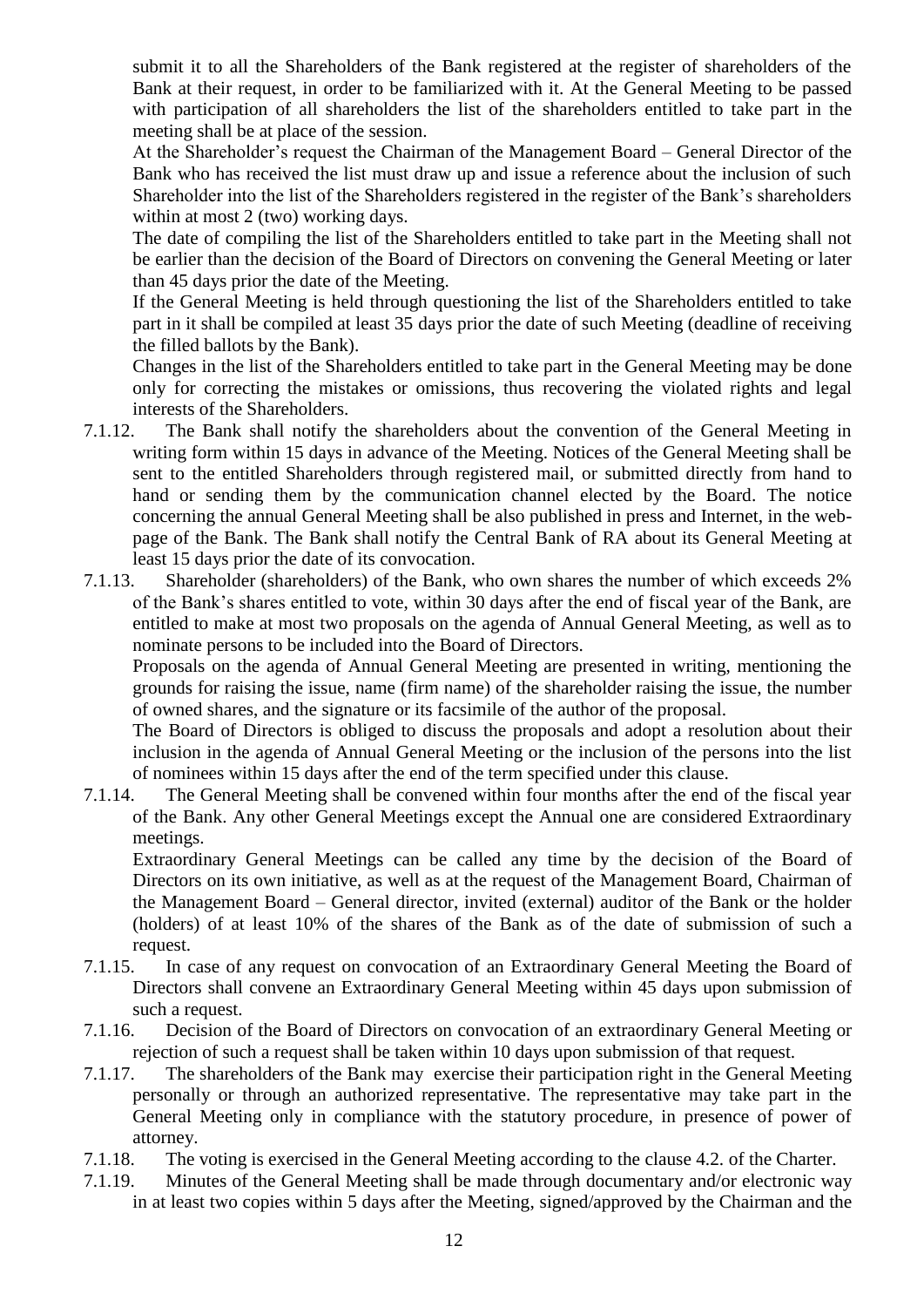Secretary of the General Meeting. At that, the signatures of the Chairman of the General Meeting, Secretary as well as the signatures of the Shareholders can be put on the Minutes /if necessary/, voting papers and other materials by electronic (digital) means.

7.1.20. The Decisions of the General Meeting shall be valid if the requirements of the RA Legislation, Charter, internal acts of the bank and Shareholder Agreement are met.

### **7.2. BOARD OF DIRECTORS OF THE BANK**

- 7.2.1. The Board of Directors carries out the general management of the Bank within the framework of any issues anticipated by the law to be the competence of the Board, as well as provides for the maximum increase of the shareholders' investments (the increase in the market price of the shares) and the protection of rights and legitimate interests of other stakeholders of the Bank. Besides the Board of Directors shall in the course of its activity represent, protect and be directed by the interests of the shareholders and stakeholders (all persons that with their human, professional, monetary and other investments supporting the long term growth and competitiveness of the bank including the investors, depositors, creditors, employees etc. of the bank), as well as it needs to take steps to ensure the efficient and effective system of internal control, risk management, and risk appetite related basic initial provisions.
- 7.2.2. The following issues are under the competence of the Board:
	- a. definition of the principal directions of the Bank's activities, including approval of the longterm program on Bank's development;
	- b. calling of the annual and Extraordinary General Meetings, confirmation of the agenda, as well as providing of preparatory works with respect to their conveyance and holding;
	- c. appointment of the members of the Management Board and the Chairman of the Management Board – General Director and Chief accountant of the Bank, premature cancellation of their authorities and approval of the conditions of their basic/additional remuneration;
	- d. definition of the Bank's internal control standards, formation of the internal auditing department, approval of its internal regulatory documents and annual working plan, prescheduled cancellation of the competence of the employees of the internal audit, application of internal disciplinary penalties and approval of the conditions of their remuneration;
	- e. approval of the annual budget of the Bank's (including annual costs and writ of execution);
	- f. approval of the inner administrative-organizational structure of the Bank;
	- g. determination of the fair market price of the shares;
	- h. adoption of decision on payment of interim (quarter and semi-annual) dividends, on dividend amount and type of its payment, as well as submission of the proposals concerning the payment of dividends to the General Meeting, including filing the list of the shareholders entitled to receiving the dividends, which shall include the shareholders registered in the shareholders Register of the Bank as at the date of filing the list of the shareholders entitled to participate at the Annual General Meeting;
	- i. preliminary approval of the financial statements of the Bank and their submission to the General Meeting;
	- j. presentation of the invited (external) auditor of the Bank to the General Meeting for approval;
	- ja. fixing the amount of remuneration to the invited (external) auditor of the Bank;
	- jb. taking measures to remove the drawbacks revealed in the course of the audit or other inspections and control over their implementation;
	- jc. adoption of the internal legal acts defining the procedure of performing the financial transactions by the Bank according to legislation RA;
	- jd. approval of charters of the regional and independent structural subdivisions of the Bank and assignment of their functional responsibilities and duties;
	- je. introduction of the issues provided by sub-clauses (b), (ja-jc) of the clause 7.1.3 of the Charter to the General meeting's consideration;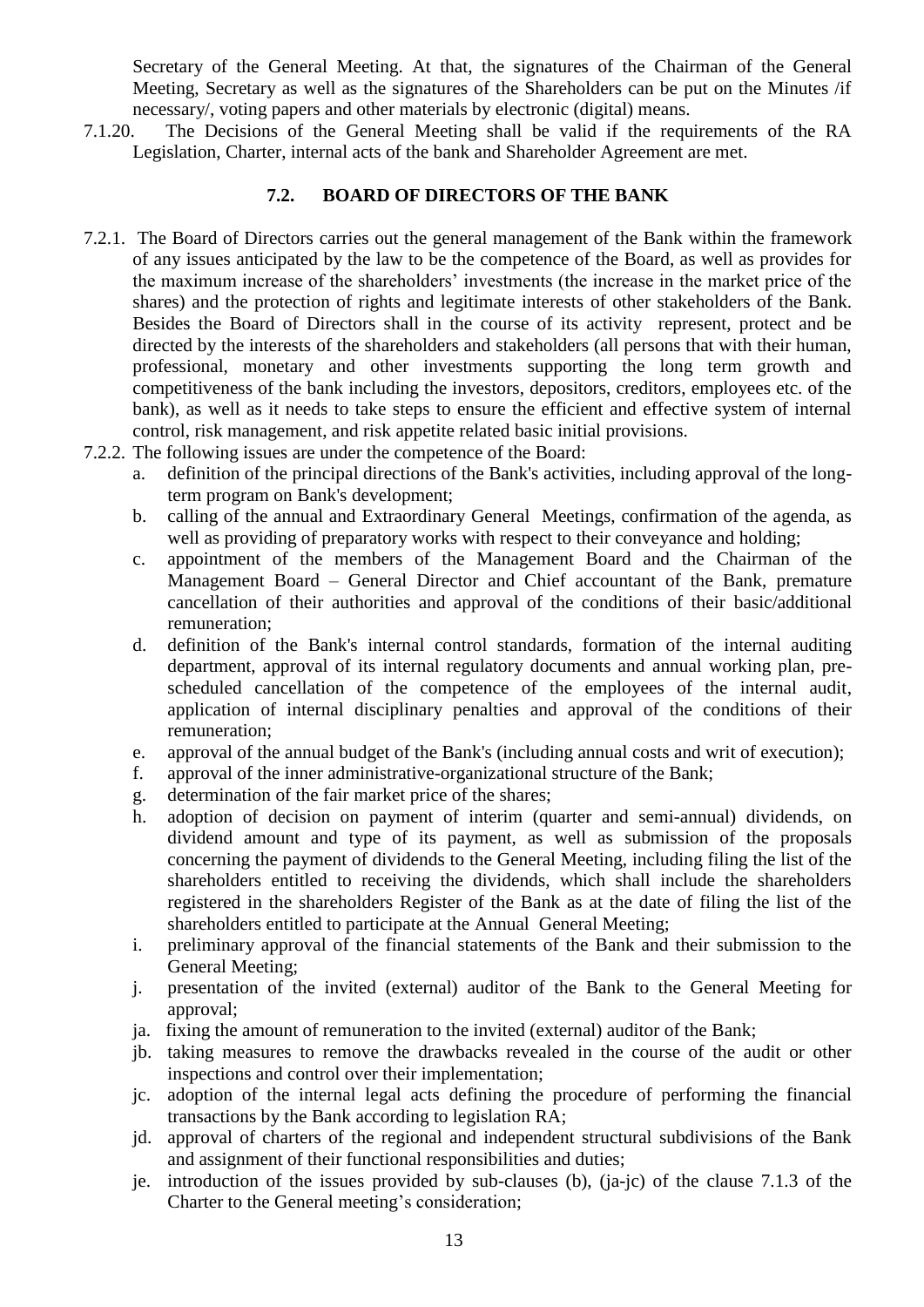- jf. resolutions concerning the placement of the bonds or other securities of the Bank;
- jg. use of the Reserve or other funds of the Bank;
- jh. establishment and dissolution of the branches, representative offices or other institutions of the Bank;
- ji. establishment of the accounting and book-keeping policy of the Bank of the principles, basic norms, methods, rules, forms and procedures applied for book-keeping and compilation of the financial statements;
- k. taking decisions concerning the conclusion of major transactions on alienation and purchase of the Bank's property in compliance with the procedure and in cases defined by legislation of RA;

ka. adoption of decisions concerning the conclusion of the transactions with participation of affiliated (interralated) parties in compliance with the procedure and in cases defined by the legislation of RA;

- kb. approval of the credits whose amount exceeds the sums defined by the inner (internal) legal acts of the Bank;
- kc. approval of the purchase and sale transactions concluding by the Bank with respect to any property and others assets whose amount exceeds the sums defined by the inner legal acts of the Bank, including interrelated deals;
- kd. approval of the investments whose amount exceed the sums defined by the inner legal acts of the Bank, including interrelated investments;
- ke. approval of the investments carried out by the bank, including interrelated investments exceeding the sum provided for by the Bank's internal regulations,
- kf. defining the volume of the main and/or additional remuneration of the chairman and the members the Board of Directors within the limits fixed by the General Meeting, where in case for such volume not having been defined the Board of Directors shall independently make decisions about the conditions and the size of the remuneration of the chairman and the members of the Board of Directors;
- kg. to set up commissions and committees under the Board of Directors from the members of the Board of Directors, to approve the acts regulating their activities, to appoint the secretary of the Board of Directors;
- kh. By its prior consent, submission of the Charter, General Meeting and Board of Directors regulations, their amendments and supplements to the approval of General Meeting;
- ki. Approval of internal acts establishing/changing or regulating the Equity Stock Option Plans (ESOP)-related issues;
- kj. Taking decisions on other issues provided by the inner legal acts of the Bank provided for by the legislation of RA, Charter, and approved by General Meeting and/or Board of Directors.

Taking decisions on each of the issues provided by the part 1 of this clause shall be under the exclusive competence of the Board of Directors and may not be transferred to the other governing bodies of the Bank or other persons. Any delegation of authorities to the committees or commissions under the Board of Directors shall not affect or reduce the authority or responsibility of the Board of Directors.

- 7.2.3. The duration of the office of the members of the Board of Directors shall be defined by the General Meeting and may not be less than five years and more than ten years, at the same time Chairman and members of the Board of Directors have a right to be reelected.
- 7.2.4. Shareholders of the Bank,, who hold 10% or a larger share in the placed capital of the Bank, shall have a right to be included into the Board of Directors or to appoint their representatives in the Board of Directors in accordance with the procedures and rules provided for by the Regulations of the Board of Directors and/or of the Shareholders' General Meeting.

Bank's Shareholders of less than 10% of placed voting shares, as at the date of compiling the list of the Shareholders entitled take part in the General Meeting, may unite and appoint their representative into the Board without election by the General Meeting if their total shares amount to at least 10%. Membership of such a representative in the Board of Directors may be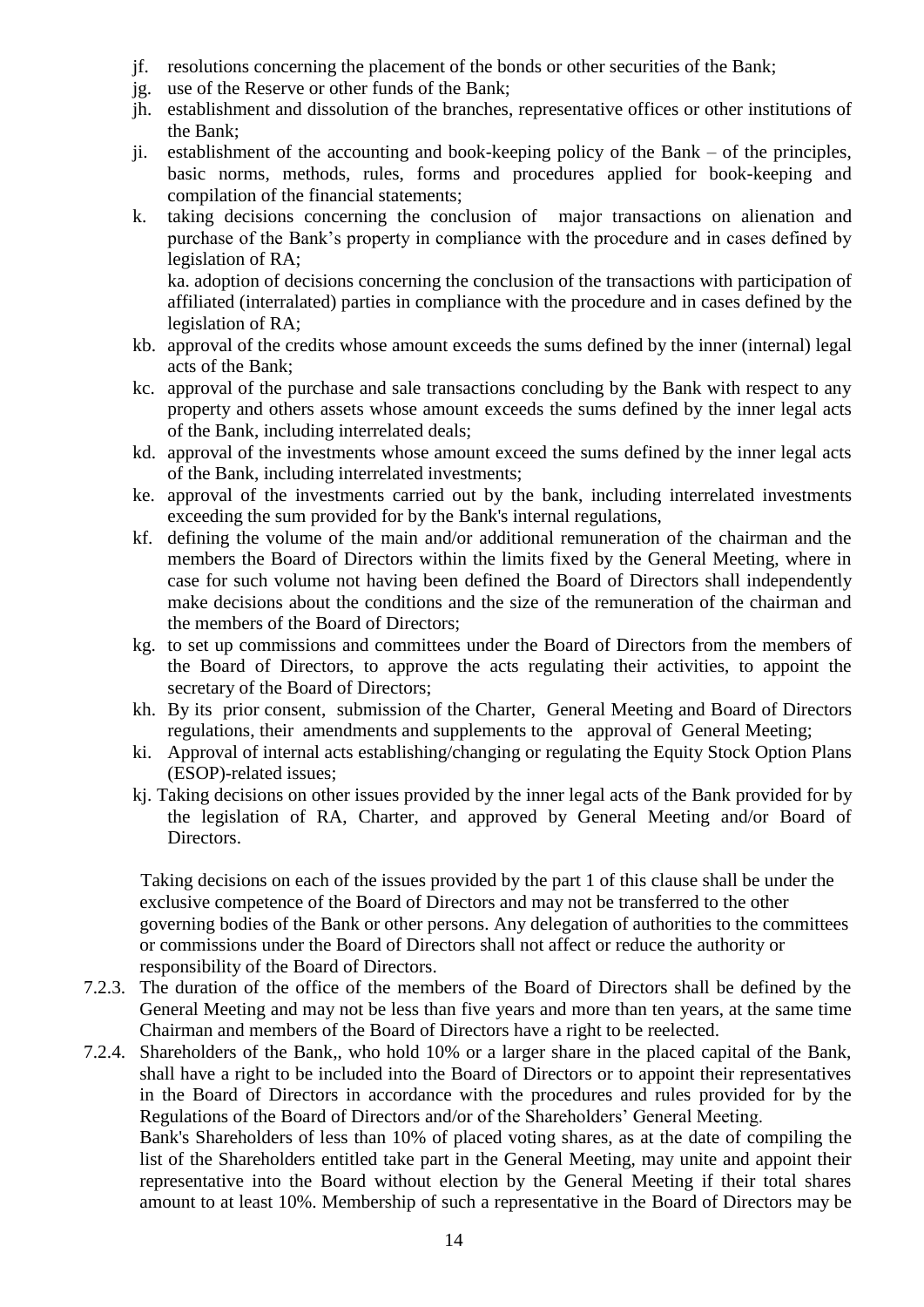possible only upon signing an according agreement and duly notifying the General Meeting about such an agreement.

Shareholders with minor participation in the charter capital shall be also entitled to appoint a representative into the Directors' Board of the Bank to represent their interests. Shareholder with minor share in the charter capital of the Bank is deemed to be a holder of less than 10% of shares who has not concluded the agreement mentioned part 2 of this clause.

Any minor shareholder of the Bank within 30 days after the end of the fiscal year of the Bank shall be entitled to nominate one person to the Board of Directors of the Bank to represent the interests of the minor shareholders of the Bank, at that attaching the candidate's personal data required by the law. The indicated information shall be submitted to all the participants of the General Meeting at least 35 days prior to the Meeting, or at least 35 days prior the deadline for sending the filled in ballots if the Meeting is held through questioning.

The nominees shall be voted at the annual General Meeting (or at the Extraordinary General Meeting if the latter has passed a resolution on pre-schedule termination of the authorities of the member of the Board of Directors representing the interests of the Shareholder with minor share in the charter capital of the Bank), at that only Shareholders with minor share in the charter capital of the Bank (or their proxies) participating in the General Meeting shall take part in voting, even though their number may be one. The nominee shall be deemed elected if more than 50% of the holders of the placed voting shares with minor share in the charter capital of the Bank participating in the meeting vote for him. If no one of the nominees collects the number of votes required under this part, then two nominees with maximum votes shall be voted again until one of them collects the required number of votes. The elected nominee after the end of the meeting shall be immediately included into the Board.

In case of taking decision on pre-schedule termination of the authorities of the member of the Board of Directors, the new members of the Directors' Board shall be elected in accordance with the general procedure defined herein. At that, if the member whose authorities have been terminated is one, who had been elected on proposal of the shareholders with minor share in the charter capital of the Bank, then the new member shall be elected from the persons proposed by the shareholders with minor share in the placed capital of the Bank, according to the procedure defined herein.

7.2.5. The number of the members of the Board of Directors shall be defined by the decision of General Meeting but may not be less than 7 /seven/ and more than 9 /nine/. The members of the Board of Directors (except for the members included into the Board of Directors in compliance with the procedure defined under the clause 7.2.4 herein) shall be elected by the decision of the General Meeting, in accordance with the sub-clause "e" of the 7.1.3 herein.

The members of the Board of Directors shall meet the requirements defined by the banking legislation and the Regulation of the Board of Directors.

Members of the Board of Directors are to be rewarded.

- 7.2.6. Chairman of the Board shall be elected among the members of the Board by the majority vote of the Board's members.
- 7.2.7. Chairman of the Board of Directors shall:

a) organize the work of the Board of Directors;

- b) call the meetings of the Board of Directors and preside there;
- c) organize the leading of minutes of sessions of the Board of Directors;
- d) preside at the General Meeting;

e) organize the work of the Committees acting attached to the Board of Directors;

f) exercise other authorities provided for by RA legislation, inner legal acts of the Bank approved by General Meeting and/or Board of Directors.

In the case of the Board of Directors Chairman's absence his duties shall be performed by one of the members of the Board of Directors – on the base of the corresponding decision of the Board.

Functions of realization, organization and carrying out the sessions under the competence of the Chairman of the Board of Directors can be realized by the Secretary of the Board of Directors – on instructions of the Chairman of the Board of Directors.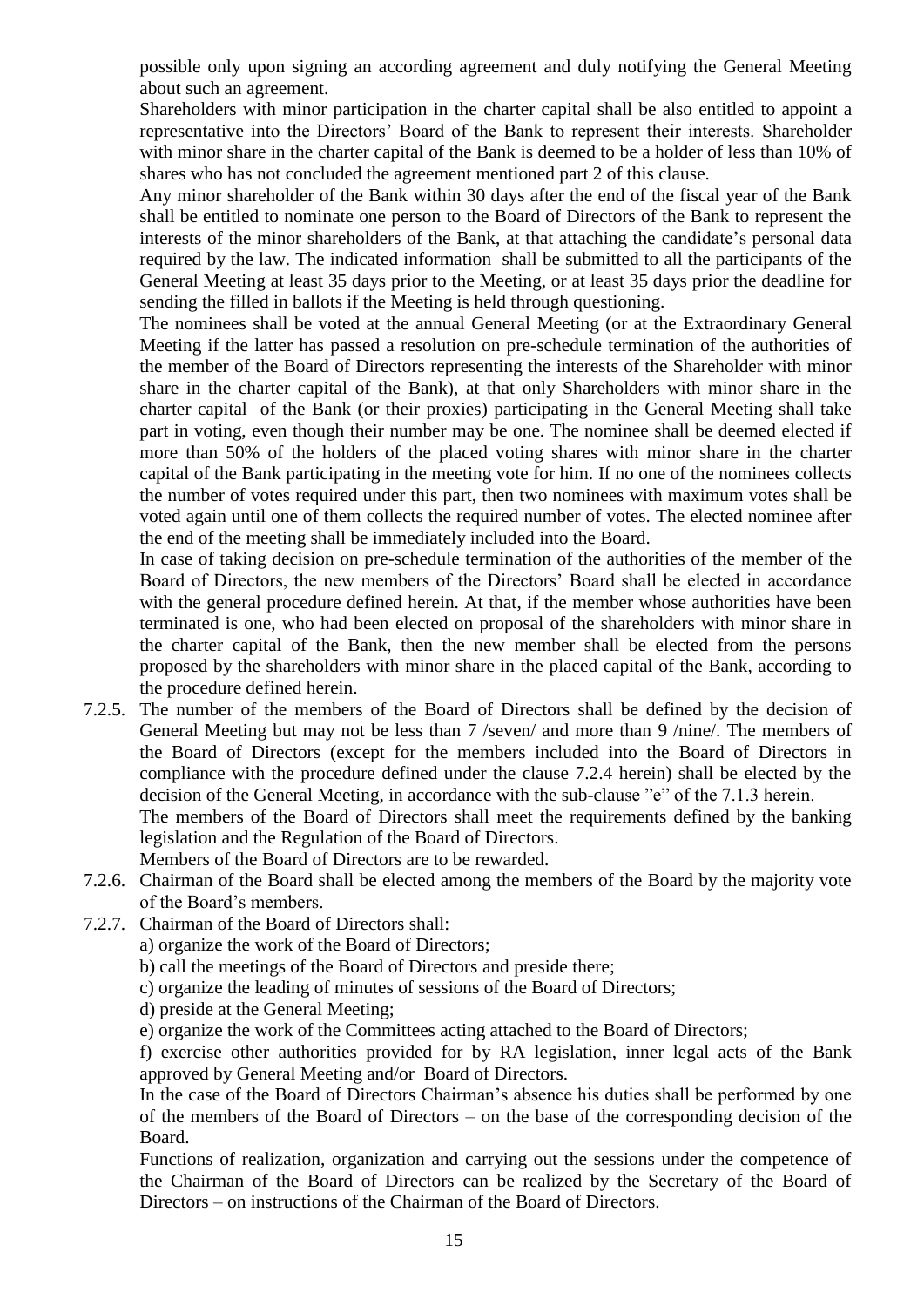7.2.8. With the view to realize her competence more properly and effectively the Board of Directors may:

- admit independent members of the Board of Directors,

- separate certain member(s) among the members of the Board of Directors for realizing permanent supervision during the management of the bank /authorized member of the Board of Directors/ whose status and activity conditions shall be determined by the Board of Directors and the contract concluded with them, where the advantages and guarantees fixed for the managers / employees of the bank shall be applied for the said members.

Realization of permanent supervision by the authorized member of the Board of Directors and the management of the current activity of the bank does not restrict the scope of powers of the competent authorities of the bank (including the members of the Board of Directors), the possibility for their decision-making, but only provides a direct link between them and the Board of Directors, and the possibility for the Board of Directors to have accurate and immediate access to information related with the daily activity of the Bank.

7.2.9. The meetings of the Board shall be convened by the Chairman of the Bank's Board on his written request, on written request of the Board's member, Chairman of the Management Board – General Director, Head of the Internal Auditing Department, invited (external) auditor of the Bank, Board of Directors of the Central Bank, as well as on the request of the shareholder (s) who holds (hold) at least 5% of the voting shares of the Bank.

The decisions of the Board of Directors shall be taken in accordance with the procedure defined by these Articles and inner legal acts of the Bank, through discussing issues and casting votes on them at the sessions of the Board. At the first session convened after the end of the fiscal year, as well as at other sessions (if necessary) the principal directions of the Bank's business, its strategy, as well as the Regulations of the Bank and, if necessary, its inner legal acts shall be discussed. The session of the Board of Directors of the Bank shall be convened in order to discuss the report of the invited (external) auditor (letter to the administration), as well as to discuss the extra report of the Internal Auditing Department of the Bank, within 10 days upon their submission. The regular reports of the Internal Auditing Department of the Bank, the reports of the Chairman of the Management Board – General Director and Chief Accountant shall be discussed at the sessions following their submission. Session of the Board of Directors may be convened in and decisions may be taken by present or *in absentia* procedure, through communication channels acceptable by the Bank.

7.2.10. Session of the Board of Directors is effective if quorum consisting of majority of the members of the Board is available.

If the number of the members of the Board becomes less than the half of the quantity defined by the decision of the General Meeting and/or less than the minimum defined by law, an Extraordinary General Meeting shall be convened to fill the vacancies in the Board of Directors or to reject the number of members of the Board. The decision on convocation of such a meeting shall be taken by the Board of Directors by simple majority of votes of its remaining members.

- 7.2.11. Decisions of the Board of Directors are passed by majority vote of the members present at the session unless otherwise required by legislation of RA or by the Charter. The member of the Board of Directors of the bank has only the right of one vote.
- 7.2.12. Transmission of right for vote or voting from one member of the Board to another is prohibited.
- 7.2.13. Discussion of all the issues at the session of the Board shall be held in the mandatory presence of the Chairman of the Management Board – General Director of the Bank unless the issues of the earlier termination of his responsibilities or approval of the terms of his compensation are being discussed. Chairman of the Management Board – General Director of the Bank shall participate in the Meetings of the Board with an advisory vote.
- 7.2.14. The time and the place of the session of the Board of Directors of the Bank shall be determined by the Chairman of the Board.
- 7.2.15. The Chairman of the Directors' Board shall inform the members of the Board about the place and date of the session through the available communication channels.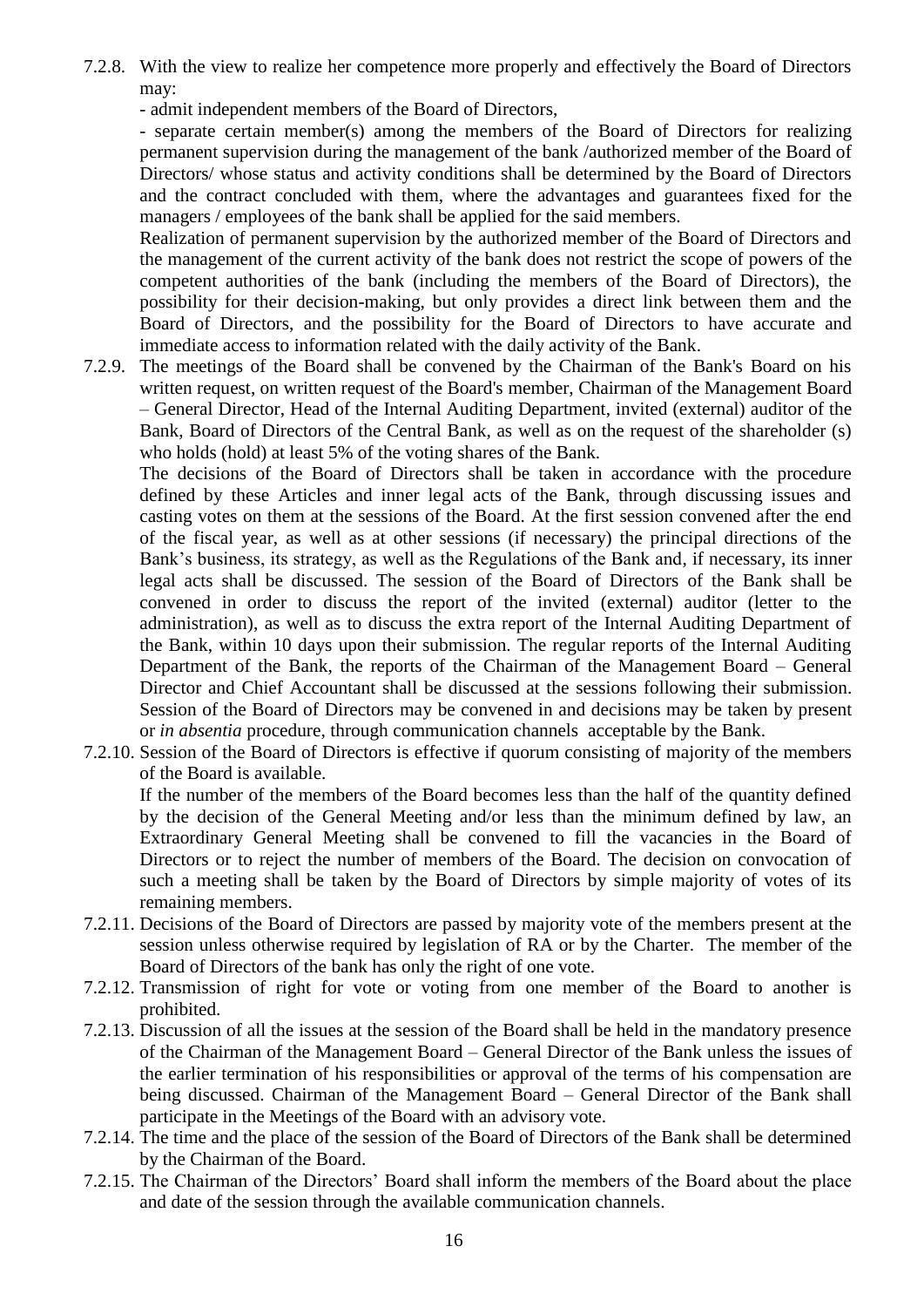- 7.2.16. If the Chairman of the Board of Directors believes that there is no need to convene a session with joint participation of the Board's members in order to discuss an issue which is under the exclusive competence of the Board of Directors, then the latter may be discussed *in absentia.*
- 7.2.17. Minutes for any Session of the Board shall be drawn up either in documentary and/or electronic form. The minutes of the sessions shall be drawn up within ten days upon the closing of the Session. The Minutes shall contain all information required by law.

Minutes of the session shall be signed by all the members participating at such session who bear responsibility for the verity and authenticity of information there contained. The signatures of the Chairman, members and Secretary of the Board can be put on minutes, voting papers and other materials by electronic (digital) means.

Meetings of the Board shall be presided by the Chairman of the Board who shall also sign the decisions of the session. The Chairman shall be responsible for the verity and authenticity of information contained in the decisions.

7.2.18. The Decisions of the Board of Directors shall be valid if the requirements of the RA Legislation, Charter, internal acts of the bank and Shareholder Agreement are met.

#### **7.3. MANAGEMENT BOARD OF THE BANK, CHAIRMAN OF THE MANAGEMENT BOARD-GENERAL DIRECTOR**

- 7.3.1. The management of the current activities of the Bank shall be implemented by the Executive body of the Bank – Management Board and Chairman of the Management Board – General Director (hereinafter – General Director).
- 7.3.2. All the issues concerning the management of the current activities of the Bank shall be under the competence of the Management Board and General Director, except for the issues which by legislation of RA, Charter and/or the resolution of the General Meeting are declared exclusive authorities of the General Meeting and the Board of Directors.
- 7.3.3. The number of members of the Management Board shall be defined by the Board of Directors.
- 7.3.4. The General Director shall be appointed by the Board of Directors. The members of the Management Board shall be appointed by the Board of Directors on introduction of the General Director.
- 7.3.5. The General Director, members of the Management Board /including the deputy of General Director and the Chief accountant/ shall be members of the Management Board. These persons are the top managers of the Bank and may perform their authorities only in presence of the vocational qualification certificate. The terms and conditions of working as an official of the Bank without the vocational qualification certificate shall be defined by the acts of the Central Bank of RA.
- 7.3.6. The Management Board shall carry out its activities through sessions which shall be convened at least once per month.
- 7.3.7. The Management Board shall act in compliance with legislation of RA, Charter, inner legal acts of the Bank approved by the Board of Directors which define the order of convocation and holding of the sessions of the Management Board, decision-taking procedure in details.
- 7.3.8. The session of the Management Board shall be effective if the General Director and the majority of the Management Board take part in it. The decisions at the sessions of the Management Board shall be taken by the simple majority of votes of the participating members, with exception of the cases defined by the inner legal acts regulating the activities of the Management Board. In case of equality of votes the vote of the General Director is casting.
- 7.3.9. The rights and duties of the General Director, members of the Management Board shall be defined by law, other legal acts and the contract signed between the Bank and each of them. The Chairman of the Board of Directors or other person authorized by the Board of Directors shall sign that contract on behalf of the Bank with the General Director, and the General director shall sign the contract with the members of Management Board. The General Director, members of the Management Board may hold posts of any nature in other organization only by approbation of the Board of Directors regardless of the fact of their remuneration for those activities or absence of such a remuneration.
- 7.3.10. The following clauses are under the competence of the Management Board of the Bank: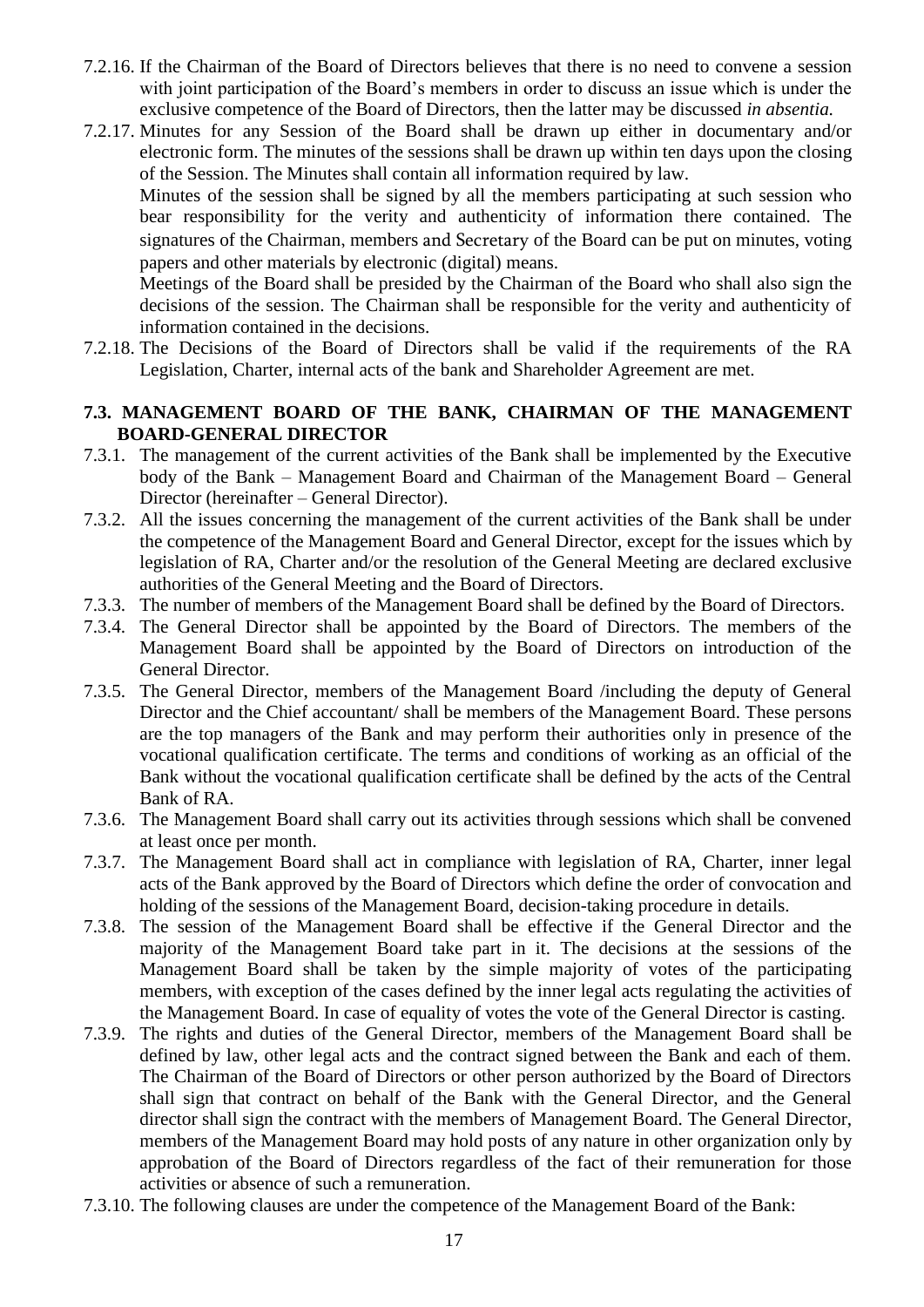- a. preliminary discussion and preliminary/conditional approval of the prospective development program of the Bank to be submitted to Board of Directors for approval;
- b. preliminary approval of the inner legal acts of the Bank to be approved by the Board of Directors, except the Charter of the Bank, the documents regulating the activity of, the General Meeting of Shareholders, the Board of Directors, the Committees and Commissions attached to the Board of Directors and the Internal Audit;
- c. determination of the commissions and tariffs to be levied for the Bank's services;
- d. ensuring of correct and timely implementation of the decisions taken by the General Meeting and Board of Directors;
- e. realization of Bank's assets and liabilities management;
- f. approval of the descriptive acts regulating the current, daily activities of the Bank which require day-to-day management;
- g. approval of the Template Agreements of the Bank;
- h. approval of the credits whose amount exceeds the sums defined by the inner legal acts of the Bank or bank instruments with declination of crediting terms under competence of the Management Board;
- i. approval of the purchase and sale transactions concluding by the Bank with respect to any property and others assets whose amount exceeds the sums defined by the inner legal acts of the Bank, including interrelated deals;
- j. approval of the investments whose amount exceeds the sums defined by the inner legal acts of the Bank, including interrelated investments;
- k. discussion of the issue on the establishment of the branches, representative offices and institutions of the Bank and its preliminary approval;
- l. discussion of the results of the audits carried out by the internal and invited (external) auditors or other bodies and implementation of activities determined by the Board of Directors concerning the detected shortcomings;
- m. approval of the manning table of the Bank within the scope of the annual expenditure estimate approbated by the Board of Directors;
- n. other issues connected with current activities of the Bank which are not under the competence of the General Director of the Bank;
- o. appointment of heads of branches and representative offices of the Bank;
- p. exercise other activity established by RA legislation and inner legal acts of the Bank.
- 7.3.11. The General Director of the Bank shall:
	- a. manage the Bank's property, financial means included, conclude deals on behalf of the Bank, render bank guarantees;
	- b. represent the Bank to other persons in the territory of the Republic of Armenia and abroad;
	- c. act without letter of attorney and issue letters of attorney;
	- d. conclude labor and other contracts in accordance with the defined procedure;
	- e. submit to the approval of the Board of Directors the internal legal acts preliminary approved by the Management Board;
	- f. within his competence issue orders and instructions mandatory for performance, and control their implementation;
	- g. admit and dismiss the employees by defined procedure, with exception for the persons to be appointed by the General Meeting and Board of Directors;
	- h. apply methods of encouragement and disciplinary responsibility towards the employees;
	- i. draw up, sign and submit to the state authorized bodies the reports defined by the laws and normative legal acts of RA, including financial statements;
	- j. sign the minutes and decisions of the sessions of the Management Board of the Bank;
	- k. open bank accounts;
	- l. organize the implementation of the decisions taken by the General Meeting, Board of Directors and Management Board of the Bank, shall be accountable to the General Meeting, Board of Directors and Management Board of the Bank, and shall not be entitled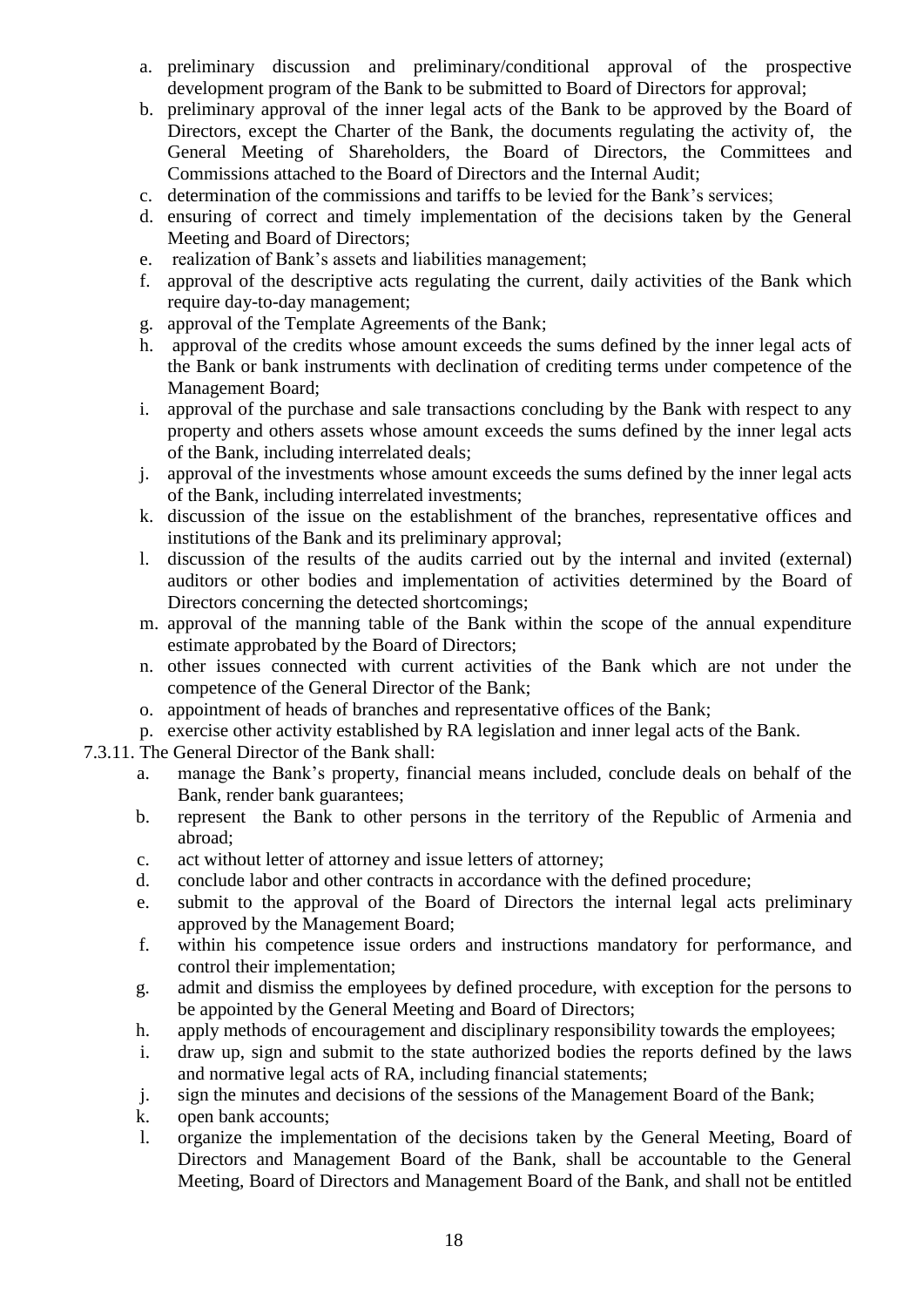to take decisions binding for General Meeting, Board of Directors and Management Board of the Bank.

- m. execute other authorities which by law or by this Charter are not under the competence of the General Meeting, Board of Directors and Internal Auditing service of the Bank;
- n. , appoint one of the members of Management Board as an Acting General Director-Chairman of the Management Board in case of his absence or impossibility to fulfill his office duties;
- o. execute the authorities of the liquidation commission until the liquidation commission is set up;
- p. execute other authorities defined by inner legal acts of the Bank and the legislation of RA.
- 7.3.12. The General Director shall on regular bases but not less than once per quarter submit to the Board of Directors reports on the activity of the Management Board and his activities according to the procedure defined by the Board of Directors.

At least the frequency, order of submission of the reports and the list of data to be included in them shall be defined under the description of the indicated procedure.

## **ARTICLE 8 INTERNAL AUDITING DEPARTMENT OF THE BANK**

- 8.1. The internal audit of the Bank shall be carried out by the head and the members of the Internal auditing Department of the Bank (hereinafter – Internal audit) who shall be appointed by the Board of Directors of the Bank. Members of the management bodies, other officials and employees of the Bank, as well as the persons affiliated with the members of the executive body may not be members of the Internal audit. The head and the members of the internal audit are obliged to comply with the rules of labor discipline defined for the Bank's employees.
- 8.2. In conformity with the Regulations approved by the Board of Directors the Internal Audit shall:
	- a) control the current activity and operational risks of the Bank;

b) control the compliance of activity of the General Director of the Bank and structural subdivisions with the laws, legal acts and inner rules of the Bank, and the fulfillment of instructions given to the General Director;

c) express opinions and make proposals in respect to the issues suggested by the Board of Directors of the Bank or by its own initiative.

Issues relating to the competence of the Internal Audit cannot be transferred to the management bodies of the Bank or to any other persons.

The regular reports shall be submitted in conformity with procedure established by the Board of Directors whose description shall define at least the frequency of the submission of the reports, the order of their submission and the list of data to be included in them.

- 8.3. The following reports shall be submitted by the head of the Internal audit to the Board of Directors and General Director:
	- a) regular on the results of regular examinations made in conformity with the annual plan;
	- b) extra reports if, in the reasonable opinion of the Internal Audit, any important breaches are revealed, and if such breaches are the consequence of the actions or inactivity of the General Director or the Board, such a report should be submitted directly to the Chairman of the Board. In the cases provided under this clause the reports shall be submitted within two days of revealing the breach.
- 8.4. Internal Audit shall report to the Board of Directors about any breaches of the laws or other legal acts revealed in the course of examination suggesting at the same time the ways and measures for removing the drawbacks and excluding them in the future.

# **ARTICLE 9 ACCOUNTING AND REPORTING IN THE BANK**

9.1. Chief Accountant of the Bank (hereinafter- Chief Accountant) shall exercise the rights and bear the responsibilities reserved to this office under "Accounting and Book-keeping" Law of RA who shall be appointed by the Board of Director based on the proposal of the General Director. Rights and responsibilities of the Chief Accountant cannot be conferred on the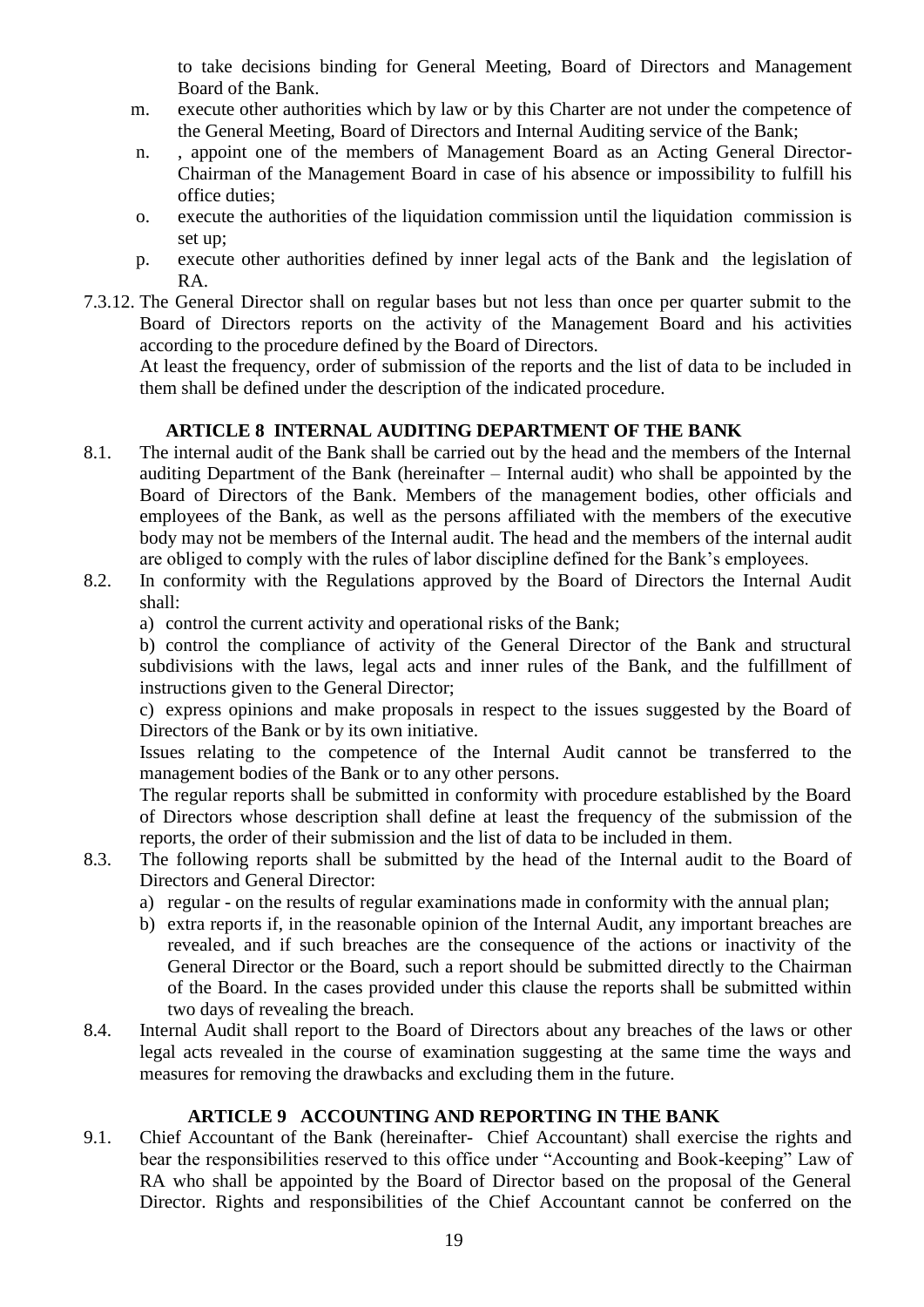General Meeting, Board, members of the executive body, to the Internal Auditing department or any third party.

 Chief Accountant shall quarterly submit financial statements to the Board of Directors and to the General Director in the form and contents approved by the Board of Directors.

 Chief Accountant shall bear full material responsibility for the book-keeping in the Bank, state and adequacy of the books at the Bank, for timely submission of financial and statistical returns (reports) to the government agencies envisaged by the laws and other legal acts, as well as for the accuracy of the financial data presented to the Bank's Shareholders, creditors and mass media in compliance with legislation of RA, other legal acts and Charter.

9.2. For the purpose of examining the financial-economic activity of the Bank the Bank shall annually, on contractual basis involve an independent auditor licensed for audit in conformity with the procedure provided by the laws and legal acts (hereinafter - external auditor) concluding a relevant contract with him external auditor of the Bank shall be selected by the General Meeting in the manner provided by the Central Bank of RA. The fee payable for his services shall be determined by the Board of Directors.

Examination of the financial-economic activity of the Bank by an external auditor may be also carried out by the demand of the Shareholders of at least 5% of the shares of the Bank entitled to vote. In this case such shareholders shall select, conclude a contract and pay the fee for the rendered services of the external audit themselves, moreover they may have their expenses reimbursed by the Bank if General Meeting decides that such an audit has been justified for the Bank.

Besides the auditor's conclusion the contract to be effected by the Bank with an external auditor shall also provide for the auditor's report (a letter to the administration of the Bank), as well as for examination of the adequacy or creditworthiness of the returns (reports) to be submitted to the Central Bank of RA.

If during the audit of the Bank the external auditor discloses any facts which in its judgment significantly aggravate the financial situation of the Bank, as well as failures of the inner systems of the Bank (including the system of the internal control) the external auditor shall immediately inform about them the Central Bank of RA.

The conclusion of the external auditor shall be presented to the Central Bank of RA until 1<sup>st</sup> of May of the year following the fiscal year.

On demand of the Central Bank of RA the external auditor is obliged to present to the Central Bank of RA the necessary documents concerning the auditing of the Bank even if they contain commercial, bank or other secret. The auditing organization shall be bear responsibility stipulated by the legislation of RA for non-fulfillment of the obligations defined herein.

- 9.3. The fiscal year of the Bank lasts from 1st of January to 31st of December of the same year. The accounting and reporting in the Bank shall be carried on in compliance with the procedure and terms defined by the Central Bank of RA. The results of the Bank's activities shall be reflected in the monthly, quarterly, and annual reports, reports on profit and losses, as well as in the annual report.
- 9.4. The Bank is obliged to publish the auditor's conclusion, annual report within 4 months after the completion of the fiscal year.

The Bank shall publish its quarterly financial statement before  $15<sup>th</sup>$  day of the month following each quarter.

### **ARTICLE 10. REORGANIZATION AND LIQUIDATION OF THE BANK**

The reorganization and liquidation of the Bank shall be carried out in accordance with the legislation of RA and the Charter of the Bank.

#### **ARTICLE 11. EFFECTIVENESS OF THE CHARTER**

The Charter has been drawn up in the form of an electronic document and approved (including amendments and supplements thereto) with electronic-digital signature of the Central Bank.